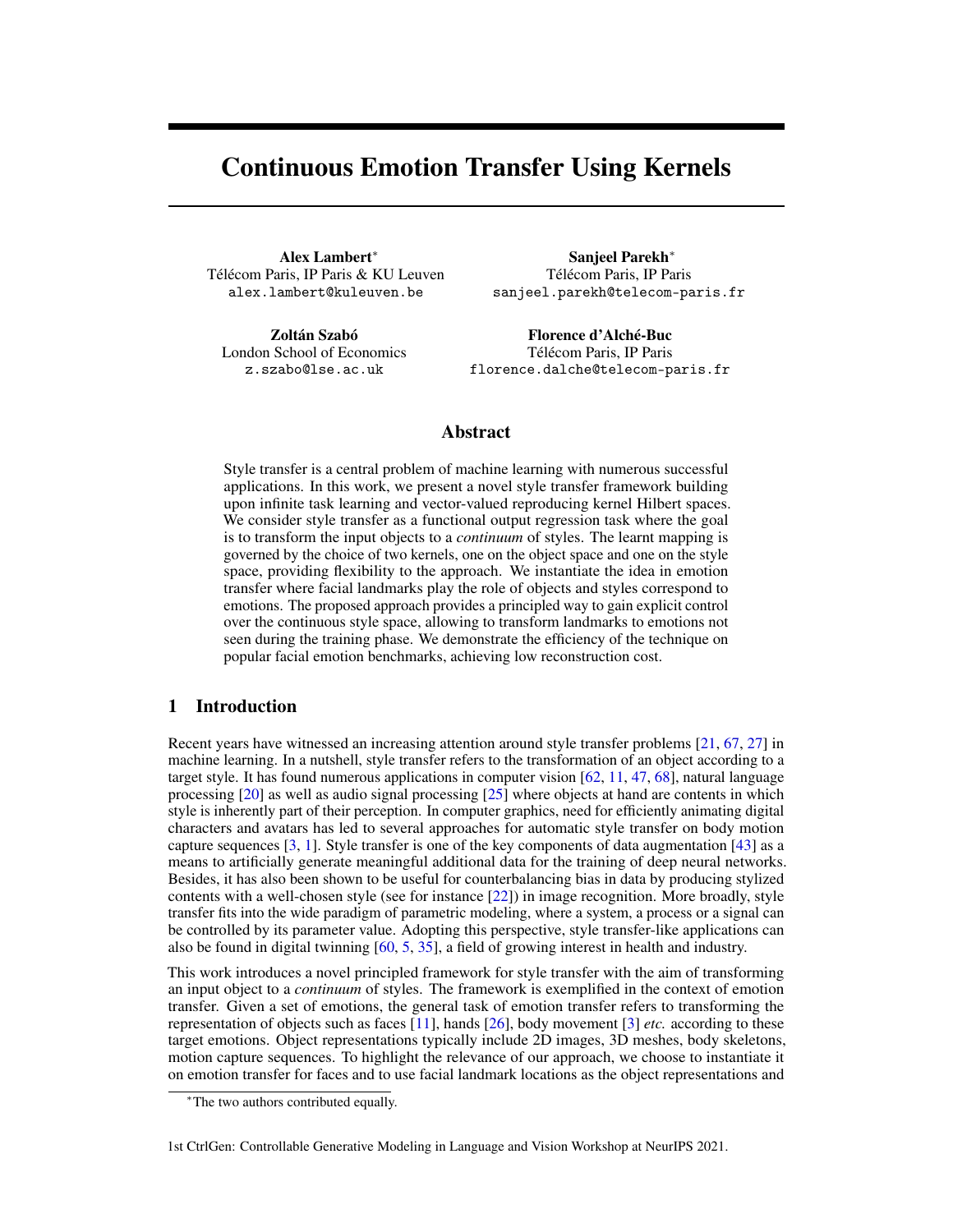<span id="page-1-0"></span>emotions as the style. Landmarks [\[28\]](#page-9-6) have proven to be a useful, interpretable low-dimensional representation for capturing face expressions and dynamics in various applications such as facial identification [\[39\]](#page-10-2), expression analysis [\[14\]](#page-9-7) and medical diagnosis [\[4\]](#page-8-4). They provide objects of reasonable complexity (less than a hundred pairs of 2D coordinates for a single face) to demonstrate the strength of our approach. To our best knowledge, this is a novel task with no existing studies. Nevertheless, we briefly discuss below recent works from the related problem of emotion transfer on facial images and discuss some of their shortcomings.

Pioneering works in emotion transfer for faces include that of Blanz and Vetter [\[6\]](#page-8-5) who proposed a morphable 3D face model whose parameters could be modified for facial attribute editing. Susskind et al. [\[58\]](#page-11-3) designed a deep belief net for facial expression generation using action unit (AU) annotations. More recently, extensions of generative adversarial networks (GANs, [\[24\]](#page-9-8)) have proven to be particularly powerful for tackling image-to-image translation problems [\[70\]](#page-12-2). Several works have addressed emotion transfer for facial images by conditioning GANs on a variety of guiding information ranging from discrete emotion labels to photos and videos. In particular, StarGAN [\[11\]](#page-8-0) is conditioned on discrete expression labels for face synthesis. ExprGAN [\[15\]](#page-9-9) proposes synthesis with the ability to control expression intensity through a controller module conditioned on discrete labels. TAAN [\[66\]](#page-12-3) trains two GANs to generate more realistic face images and allow mixing and control of discrete emotion intensities. Other GAN-based approaches make use of additional information such as AU labels [\[46,](#page-10-3) [65\]](#page-12-4), target landmarks [\[48\]](#page-11-4), fiducial points [\[57\]](#page-11-5) and photos/videos [\[23,](#page-9-10) [64\]](#page-12-5).

While GANs have achieved high quality image synthesis, they come with some pitfalls: they are particularly difficult to train and require large amounts of training data. While prior works only synthesize outputs for a set of discrete labels or styles, we propose a framework to allow generation by continuously varying style space parameters. Illustrated on facial emotion transfer, this novel functional point of view translates into the following assumption: for a given person, the full range of the emotional faces is modelled as a continuous function from emotions to faces. This view exploits the geometry of the representation of emotions [\[50\]](#page-11-6), assuming that one can pass a face "continuously" from one emotion to another. We then propose to address the problem of emotion transfer by learning a landmarks-to-function model able to predict for a given facial input image represented by its landmarks [\[61\]](#page-11-7), the continuous function that maps an emotion to the landmarks transformed by this emotion.

This function-valued regression approach relies on a technique recently introduced by Brault et al. [\[8\]](#page-8-6) called infinite task learning (ITL). ITL enlarges the scope of multi-task learning [\[18,](#page-9-11) [19\]](#page-9-12) by learning to solve simultaneously a set of tasks parametrized by a continuous parameter. While strongly linked to other parametric learning methods such the one proposed by Takeuchi et al. [\[59\]](#page-11-8), the approach differs from previous works by leveraging the use of operator-valued kernels and vector-valued reproducing kernel Hilbert spaces (vv-RKHS; [\[45,](#page-10-4) [42,](#page-10-5) [9\]](#page-8-7)). vv-RKHSs have proven to be relevant in solving supervised learning tasks such as multiple quantile regression [\[51\]](#page-11-9) or unsupervised problems like anomaly detection [\[55\]](#page-11-10). A common property of these works is that the output to be predicted is a real-valued function of a real parameter.

To solve the style transfer problem, we present an extension of ITL, vector ITL (or shortly vITL) which involves functional outputs with vectorial representation of the objects and the styles, showing that the approach is easily controllable by the choice of appropriate kernels guaranteeing continuity and smoothness. In particular, the functional point of view by the inherent regularization induced by the kernel makes the approach suitable even for limited and partial observation. We demonstrate the efficiency of the vITL approach in a series of numerical experiments in emotion transfer on two popular facial benchmarks.

The paper is structured as follows. In Section [2](#page-2-0) we formulate the proposed general style transfer problem and exemplify it in the context of emotion transfer. The solution of the resulting vITL approach is elaborated in Section [3.](#page-3-0) Numerical experiments conducted on two benchmarks of the domain are presented in Section [4.](#page-5-0) Discussion and future work conclude the paper in Section [5.](#page-7-0) Proofs of auxiliary lemmas, additional details regarding implementation and experiments are collected in the appendices.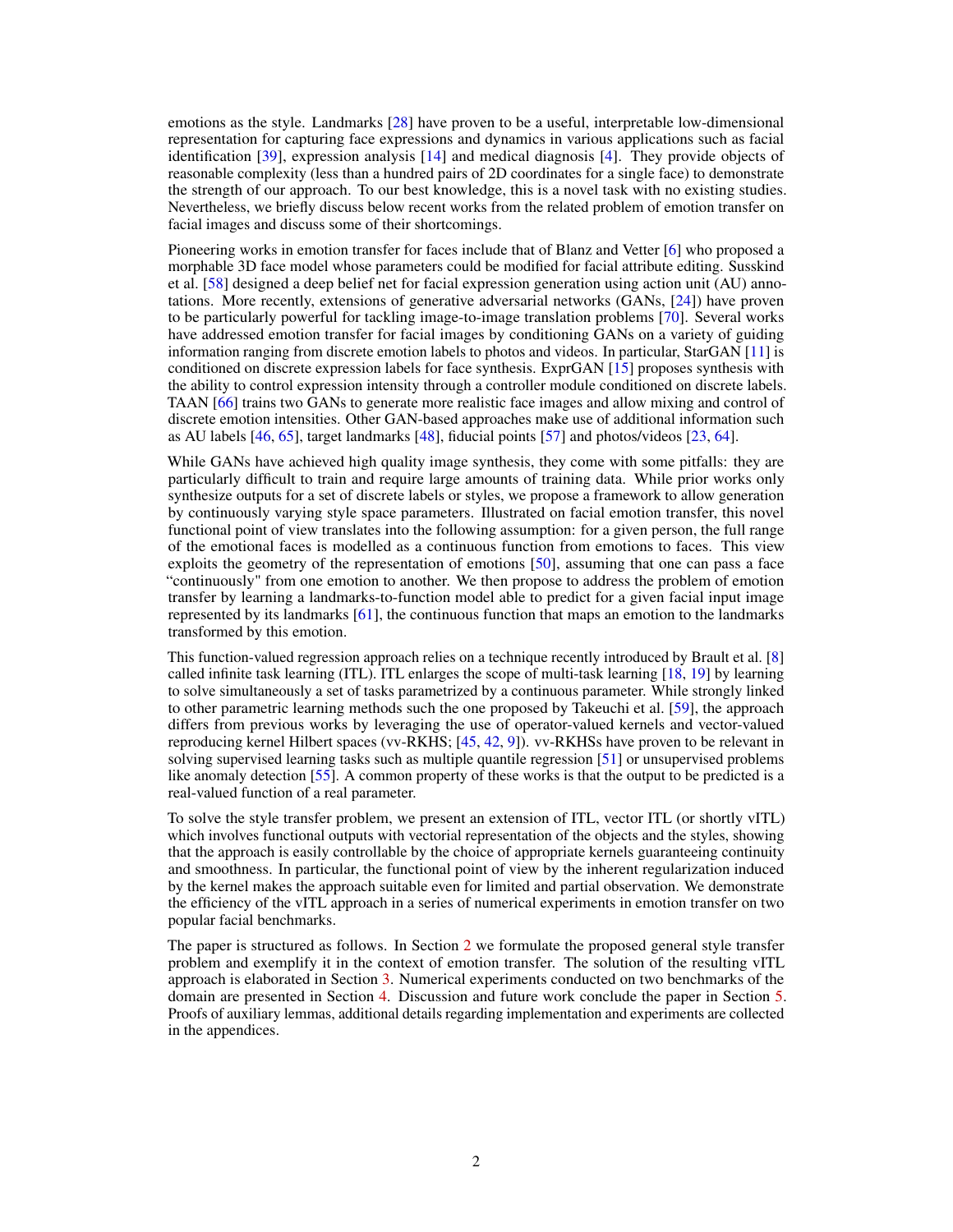# <span id="page-2-4"></span><span id="page-2-0"></span>2 Problem Formulation

In this section we first present the general style transfer problem and then instantiate it in the context of emotion transfer of facial landmarks. Our aim is to design a system capable of transferring styles: having access to the representation of an object, our goal is to convert this object to a specified target style. In other words, the system should implement a mapping of the form

<span id="page-2-3"></span><span id="page-2-2"></span><span id="page-2-1"></span>
$$
(object, style) \mapsto object. \tag{1}
$$

In order to capture this relation, we propose to learn a function  $h$  that takes the following form

$$
h: \mathfrak{X} \times \Theta \mapsto \mathfrak{X}, \text{ or equivalently } h: \mathfrak{X} \mapsto (\Theta \mapsto \mathfrak{X}), \tag{2}
$$

where  $\Theta$  is the style space and  $\chi$  is the object space. The learning takes place based on training samples  $(x_{i,j}, \theta_{i,j}^{\text{out}}, y_{i,j})_{i \in [n], j \in S_i}$  where  $x_{i,j} \in \mathcal{X}$  corresponds to an object with input style  $\theta_{i,j}^{\text{in}} \in \Theta$ ,  $y_{i,j} \in \mathcal{X}$  is the same object with output style  $\theta_{i,j}^{\text{out}} \in \Theta$ , and for each object  $i \in [n]$  we have access to  $|S_i|$  style transition pairs  $\{(\theta_{i,j}^{\text{in}}, \theta_{i,j}^{\text{out}})\}_{j \in S_i}$ . To measure the quality of the reconstruction using a function h, one can consider a loss  $\ell : \mathcal{X} \times \mathcal{X} \to \mathbb{R}$  on the object space, and then formulate the task of style transfer as the minimization of the cost function

$$
\mathcal{R}_{\mathcal{S}}(h) := \frac{1}{n} \sum_{i \in [n]} \frac{1}{|S_i|} \sum_{j \in S_i} \ell\left(\overbrace{h\left(x_{i,j}\right) \left(\theta_{i,j}^{\text{out}}\right) \left(\theta_{i,j}^{\text{out}}\right) \left(\theta_{i,j}\right)}^{\text{predicted output object}} \mathcal{Y}_{i,j}}_{\text{output output output}}\right).
$$
\n(3)

The risk  $\mathcal{R}_{S}(h)$  captures how well the function h reconstructs on average the output objects  $y_{i,j}$  when applied to the input objects  $x_{i,j}$  with target output style  $\theta_{i,j}^{\text{out}}$ . The minimization is performed in a hypothesis space  $H$  whose elements h model a relation from the input space  $X$  to a functional output space  $\mathcal{F}: \Theta \to \mathcal{X}$  as it appears in the second part of [\(2\)](#page-2-1). If the object space  $\mathcal{X}$  is a Hilbert space, one can leverage vector-valued reproducing Hilbert spaces (vv-RKHSs, [\[45\]](#page-10-4)) hypothesis classes to model F by using a suitable kernel on the style space Θ. Moreover, having access to a kernel on the object space X allows to define  $H$  as a vv-RKHS; this is the choice we make for  $\mathcal F$  and  $\mathcal H$  throughout the manuscript. The motivation of working with vv-RKHSs is three-fold: (i) vv-RKHSs provide rich function classes under mild conditions [\[10\]](#page-8-8), (ii) they are capable of encoding output similarities in a principled way independently whether the outputs are finite-dimensional or not, (iii) despite their flexibility vv-RKHSs are computationally tractable. These are the points we detail in the sequel.

We now instantiate the style transfer problem in the specific case of emotion transfer for facial landmarks. In order to tackle this task, one requires a representation of the emotions, and similarly that of the faces. The classical categorical description of emotions deals with the classes 'happy', 'sad', 'angry', 'surprised', 'disgusted', 'fearful'. The valence-arousal model [\[50\]](#page-11-6) embeds these categories into the 2-dimensional Euclidean space. The resulting representation of the emotions are points  $\theta \in \mathbb{R}^2$ , each coordinate of these vectors encoding the valence (pleasure to displeasure) and arousal (high to low) associated to the emotions. This is the emotion representation we use while noting that there are alternative encodings in higher dimension ( $\Theta \subset \mathbb{R}^p$ ,  $p \geq 2$ ; see for instance [\[63\]](#page-11-11)) to which the presented framework can be naturally adapted. Throughout this work faces are represented by landmark points. Landmarks are specific locations pinpointed on the face, like the corner of the eyes, that of the mouth, and so on. They have proven to be a useful representation in facial recognition [\[69,](#page-12-6) [54,](#page-11-12) [53\]](#page-11-13), 3D facial reconstruction [\[13\]](#page-9-13) and sentiment analysis [\[56\]](#page-11-14). Tautkute et al. [\[61\]](#page-11-7) have shown that emotions can be accurately recognized by detecting changes in the localization of the landmarks. Given  $M$  number of landmarks on the face, this means a description  $x \in \mathfrak{X} := \mathbb{R}^{2M}$ ; let the corresponding dimension be denoted by  $d := 2M$ .

The resulting mapping [\(1\)](#page-2-2) is illustrated in Fig. [1a:](#page-3-1) starting from a neutral face and the target emotion happy one can traverse to the happy face; from the happy face, given the target emotion surprise one can get to the surprised face.

The observations  $x_{i,j}$ ,  $y_{i,j}$  in [\(3\)](#page-2-3) can be interpreted as follows. Each person  $i \in [n]$  is captured by a trajectory  $z_i \in \mathcal{F}$ , where  $z_i(\theta) \in \mathcal{X}$  describes the landmarks associated to the emotion  $\theta \in \Theta$ . These trajectories  $z_i$  are observed at emotion transition pairs  $\{(\theta_{i,j}^{\text{in}}, \theta_{i,j}^{\text{out}})\}_{j\in S_i}$ , giving rise to the landmark representation of these emotions:

$$
x_{i,j} := z_i(\theta_{i,j}^{\text{in}}), \qquad y_{i,j} := z_i(\theta_{i,j}^{\text{out}}), \ i \in [n], j \in S_i. \tag{4}
$$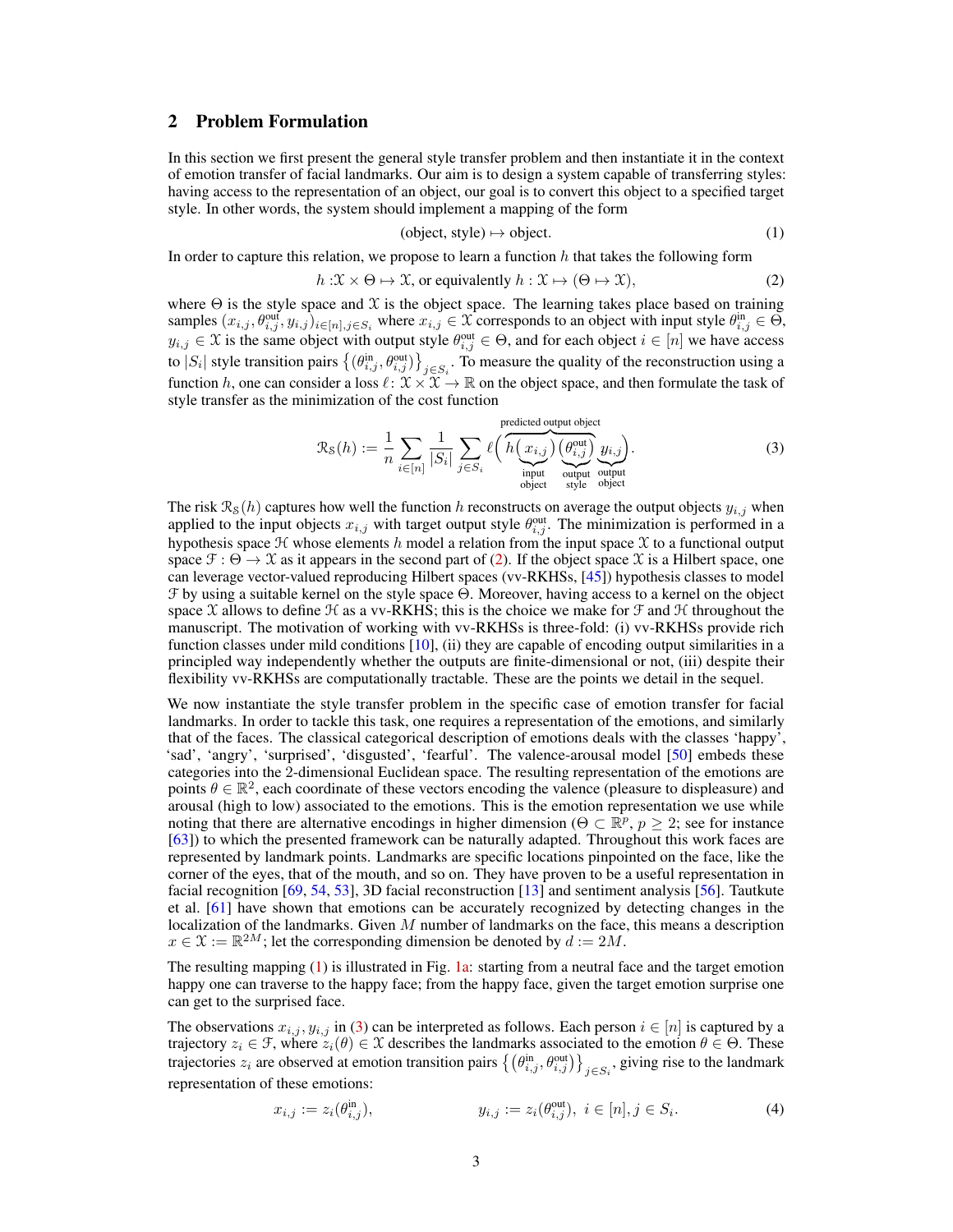<span id="page-3-4"></span><span id="page-3-1"></span>

(a) Illustration of emotion transfer. (b) Example triplets  $(x_{i,j}, \theta_{i,j}^{\text{out}}, y_{i,j})$  for the single emotional (left) & joint emotional (right) input settings.

Figure 1: Visual illustration of (a) emotion transfer and (b) our tasks.

In this context, the minimizer of [\(3\)](#page-2-3) allows to predict the landmarks from face x and target emotion  $\theta$ as  $h(x)(\theta)$ . We focus on two specific cases of the problem family:

- Single emotional input: In this case, the input emotion is assumed to be identical and fixed for each person  $(\theta_0)$  and the same m number of output emotions are considered. Hence the input-output emotion pairs used for learning take the form  $\{(\theta_0, \theta_{i,j})\}_{j \in [m]},$  and  $|S_i| = m$  for all  $i \in [n]$ .
- Joint emotional input: Here, for each individual m emotions are considered  $(\{\theta_{i,a}\}_{a\in[m]})$ , and the input-output emotion pairs in learning are taken in all possible combinations as  $\{(\theta_{i,a}, \theta_{i,b})\}_{a,b \in [m]},$ and  $|S_i| = m^2$  for all  $i \in [n]$ .

For a visual illustration of these tasks, see Fig. [1b.](#page-3-1) Throughout the manuscript we will use the squared loss  $\ell(x, x') = \frac{1}{2} ||x - x'||_2^2$ .

# <span id="page-3-0"></span>3 Learning in vv-RKHSs

In this section, we propose a principled way to solve the task introduced in Section [2.](#page-2-0) As mentioned, we leverage the flexible class of vector-valued reproducing kernel Hilbert spaces (vv-RKHS; [\[10\]](#page-8-8)) for both the functional output space  $\mathcal F$  and the hypothesis class  $\mathcal H$ . The notion of vv-RKHS extends those of RKHS, allowing to generalize kernel methods to vector-valued regression tasks. Instead of relying on scalar-valued kernels, vv-RKHS are based on kernels whose values are operators on the output space. As emphasized by the seminal work of Micchelli and Pontil [\[42\]](#page-10-5), multi-task learning is the most emblematic use of vv-RKHS when kernels are matrix-valued, allowing to cope with dependency among a finite number of tasks. Similarly, learning within vv-RKHS has been shown to be relevant for tackling function-valued regression [\[29,](#page-9-14) [31\]](#page-10-6) when using kernels whose values are operators on output functional space. The organization of the section is as follows: in Section [3.1](#page-3-2) we introduce formally vv-RKHSs and phrase the task as a regularized empirical risk minimization problem, before delving into the numerical solution in Section [3.2.](#page-4-0)

#### <span id="page-3-2"></span>3.1 Operator-valued Kernels and vv-RKHSs

We provide a short overview of vv-RKHSs, instantiated to our problem. First we focus on the definition of F, the emotion-to-landmark function space that we choose as the vv-RKHS  $\mathcal{H}_G$ associated to a matrix-valued kernel  $G(\mathcal{F} := \mathcal{H}_G)$ . Next, we define the hypothesis space  $\mathcal{H}$  as the vv-RKHS  $\mathcal{H}_K$  associated to an operator-valued kernel  $K (\mathcal{H} := \mathcal{H}_K)$ . The construction follows the scheme:

<span id="page-3-3"></span>
$$
h: \mathfrak{X} \mapsto \underbrace{(\Theta \mapsto \mathfrak{X})}_{\in \mathcal{F} : = \mathcal{H}_G}.
$$
\n<sup>(5)</sup>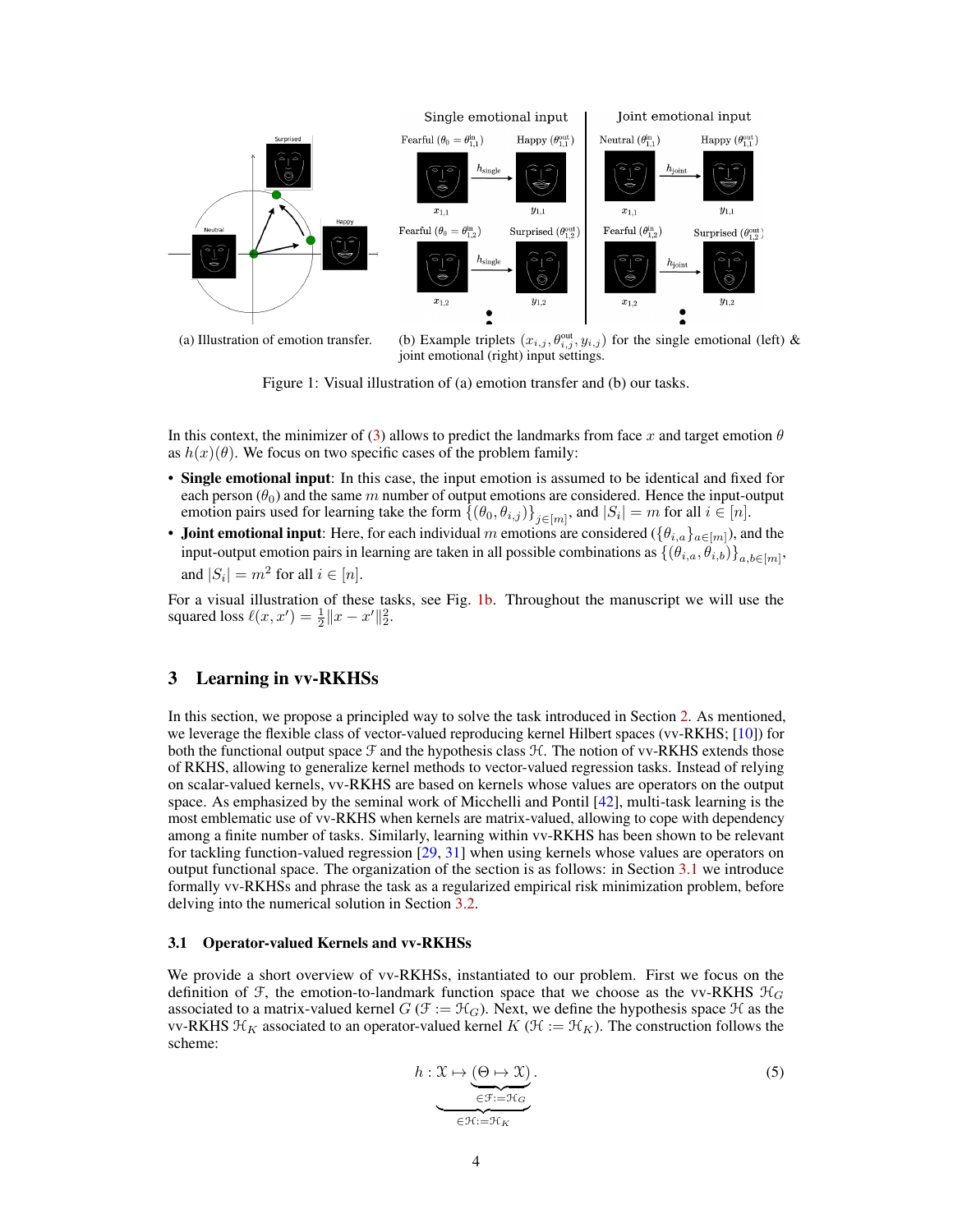<span id="page-4-3"></span><span id="page-4-1"></span>**Definition 1.** A matrix-valued kernel *on*  $\Theta$  *is a function*  $G: \Theta \times \Theta \to \mathcal{L}(\mathbb{R}^d)$  *such that the following two conditions hold: (i)*  $G(\theta, \theta') = G(\theta', \theta)^\top$  *for all*  $(\theta, \theta') \in \Theta^2$ , *(ii)*  $\sum_{i,j \in [n]} v_i^\top G(\theta_i, \theta_j) v_j \geq 0$  $for\ all\ n\in\mathbb{N}^*,\ (\theta_i)_{i\in[n]}\in\Theta^n,\ (v_i)_{i\in[n]}\subset\mathbb{R}^d,$  where  $\mathbb{N}^*:=\{1,2,\ldots\}$  denotes the set of positive integers,  $(\cdot)^\top$  stands for transposition, and  $\mathcal{L}(\mathbb{R}^d)$  is the space of bounded linear operators on X (i.e. *the set of*  $d \times d$ *-sized matrices).* 

Such kernels can be associated to functional spaces whose elements model the  $\Theta \to \mathfrak{X}$  relation. In particular, any G satisfying Def. [1](#page-4-1) gives rise to a unique Hilbert space of functions  $\mathcal{H}_G$ , so-called *vector-valued RKHS* associated to  $G: \mathcal{H}_G = \overline{\text{Span}} \{ G(\cdot,\theta)x : (\theta,x) \in \Theta \times \mathbb{R}^d \}$ , where  $\text{Span}(\cdot)$ denotes the linear hull of its argument and the closure is taken with respect to the scalar product induced by the positive quadratic form in Definition [1.](#page-4-1) While these objects can be fairly complex, a simple and popular choice of kernel is given by the so-called *separable* kernels, which can be written as

$$
G(\theta, \theta') = k_{\Theta}(\theta, \theta') \mathbf{A},\tag{6}
$$

<span id="page-4-4"></span>for a (scalar-valued) kernel  $k_{\Theta}: \Theta \times \Theta \to \mathbb{R}$  and a symmetric, positive definite matrix  $\mathbf{A} \in \mathbb{R}^{d \times d}$ .

The choice of kernel G governs the inner product in the Hilbert space  $\mathcal{H}_G$ , and thus the corresponding norm which is often a key component of regularization. More precisely, smoothness (analytical property) of an emotion-to-landmark output function  $f \in H_G$  can be induced for instance by choosing a Gaussian kernel  $k_{\Theta}(\theta, \theta') = \exp(-\gamma ||\theta - \theta'||_2^2)$  with  $\gamma > 0$ . The matrix **A** is known to capture inter-dependency between the output landmarks  $\overline{[2]}$  $\overline{[2]}$  $\overline{[2]}$ , and suitable choices of A can encode prior knowledge about this. In particular, choosing  $A = I_d$  corresponds to independent landmarks coordinates. We use analogous tools for modeling the function  $h : \mathcal{X} \to \mathcal{H}_G$  illustrated in [\(5\)](#page-3-3).

**Definition 2.** An operator-valued kernel *on* X *is a function*  $K: \mathcal{X} \times \mathcal{X} \to \mathcal{L}(\mathcal{H}_G)$  *such that the following two conditions hold:* (*i*)  $K(x, x') = K(x', x)^*$  *for all*  $(x, x') \in \mathcal{X}^2$ P *, (ii)*  $\lim_{i,j\in[n]}\langle f_i,K(x_i,x_j)f_j\rangle_{\mathcal{H}_G}\ \geq\ 0$  for all  $n\in\mathbb{N}^*,(x_i)_{i\in[n]}\in\mathfrak{X}^n, (f_i)_{i\in[n]}\in\mathfrak{H}^n_G$ , where  $(\cdot)^*$ *means the adjoint operator.*

In this work, we choose  $K$  as a separable kernel with identity operator, defined as

$$
K(x, x') = k_{\mathfrak{X}}(x, x') \mathrm{Id}_{\mathcal{H}_G},\tag{7}
$$

where  $\text{Id}_{\mathcal{H}_G}$  is the identity operator on  $\mathcal{H}_G$  and  $k_{\mathfrak{X}}: \mathfrak{X} \times \mathfrak{X} \to \mathbb{R}$  is a (scalar-valued) kernel. Similarly to the matrix-valued case, the kernel K gives rise to a vv-RKHS  $\mathcal{H}_K$  =  $\overline{\text{Span}}\{K(\cdot,x)f:(x,f)\in\mathfrak{X}\times\mathfrak{H}_G\}$  used for modeling the  $\mathfrak{X}\to\mathfrak{H}_G$  relation. The smoothness of functions  $h \in \mathcal{H}_K$  can be driven by the choice of a Gaussian kernel over X. The identity operator on  $H_G$  is the simplest choice to cope with operator-valued kernel, leading to computable scalar products on simple elements:  $\langle K(\cdot, x)f_1, K(\cdot, x')f_2 \rangle_{\mathcal{H}_K} = k_X(x, x') \langle f_1, f_2 \rangle_{\mathcal{H}_G}$  for all  $(x, x') \in$  $\mathfrak{X}^{2},(f_{1},f_{2})\in \mathfrak{H}_{G}^{2}.$ 

One advantage of working with vv-RKHSs is to make use of a natural regularization given by the associated norm, denoted by  $\|\cdot\|_{\mathcal{H}_K}$ . Thus, we propose to solve the regularized empirical risk minimization problem

<span id="page-4-2"></span>
$$
\min_{h \in \mathcal{H}_K} \mathcal{R}_{\lambda}(h) := \mathcal{R}_{\mathcal{S}}(h) + \frac{\lambda}{2} ||h||_{\mathcal{H}_K}^2,
$$
\n(8)

with a regularization parameter  $\lambda > 0$  which balances between the data-fitting term ( $\mathcal{R}_{S}(h)$ ) and smoothness ( $||h||^2_{\mathcal{H}_K}$ ). We refer to [\(8\)](#page-4-2) as vector-valued infinite task learning (vITL).

Remark: This problem is a natural adaptation of the ITL framework [\[8\]](#page-8-6) learning with operator-valued kernels mappings of the form  $\mathcal{X} \mapsto (\Theta \mapsto \mathcal{Y})$  where  $\mathcal{Y}$  is a subset of  $\mathbb{R}$ ; here  $\mathcal{Y} = \mathcal{X}$ .

## <span id="page-4-0"></span>3.2 Optimization Task

This section is dedicated to the solution of [\(8\)](#page-4-2) which is an optimization problem over functions  $(h \in \mathcal{H}_K)$ . To get a unified solution for both the single and the joint emotional input task, we briefly introduce two dataset notations that allow to rephrase the empirical risk from [\(3\)](#page-2-3) as

$$
\mathcal{R}_{\mathcal{S}}(h) := \frac{1}{tm} \sum_{i \in [t]} \sum_{j \in [m]} \ell(h(x_i)(\theta_{i,j}), y_{i,j}).
$$
\n(9)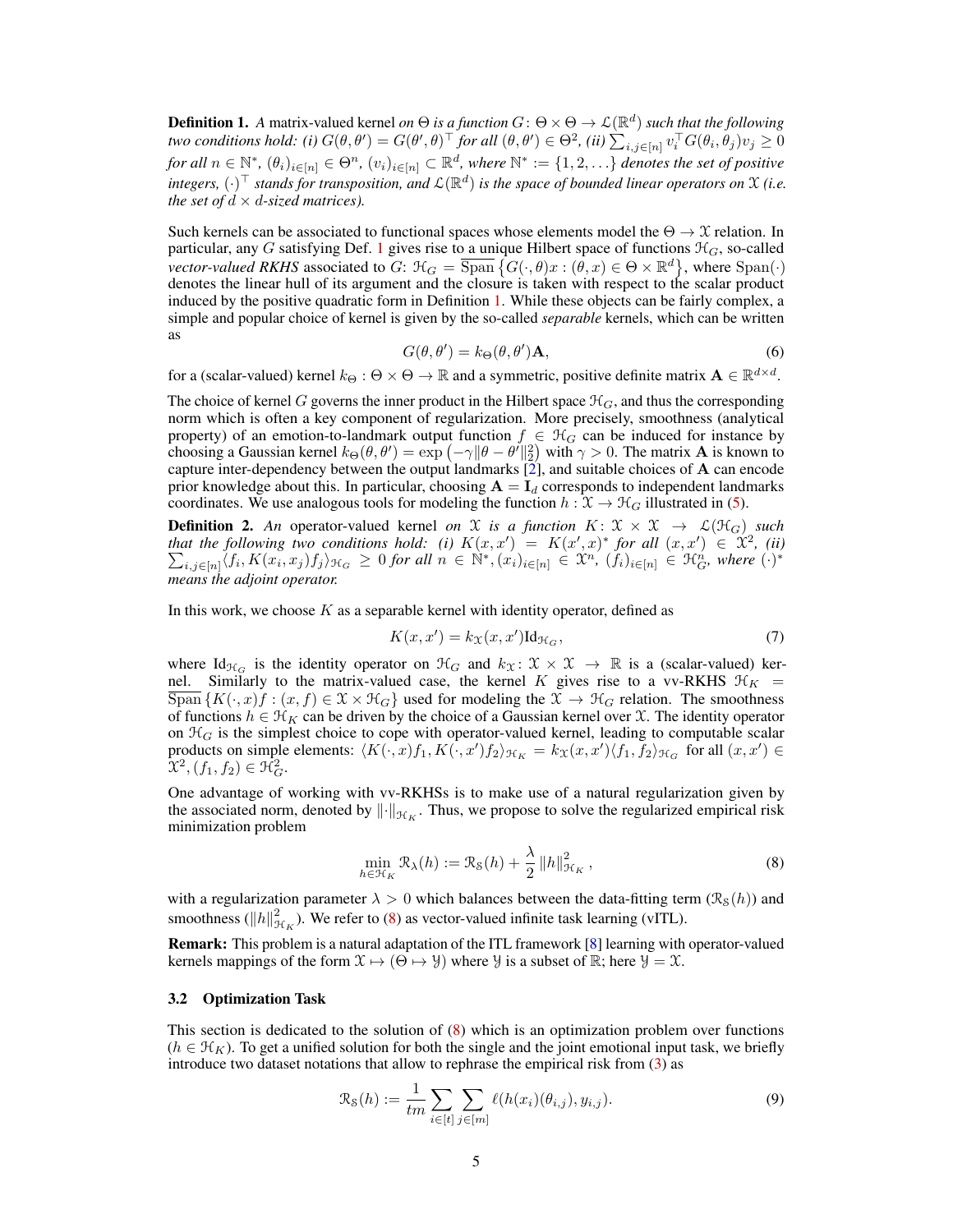<span id="page-5-3"></span><span id="page-5-2"></span>

Figure 2: Illustration of the landmark edge maps for different emotions on KDEF

Intuitively, this corresponds to a reordering of the datasets so that the  $(x_{i,j})_{i\in[n],j\in S_i}$  are only indexed as  $(x_i)_{i\in[t]}$ . The size t of the datasets captures the complexity of both tasks: we have  $t := \frac{n|S_i|}{m}$ , with  $t = n$  for the single emotional input case and with  $t = nm$  for the joint setting. The corresponding schemes allowing to get these datasets are summarized in Appendix [B.](#page-13-0)

The following representer lemma provides a finite-dimensional parameterization of the optimal solution.

<span id="page-5-4"></span>**Lemma 1** (representer). *Problem* [\(8\)](#page-4-2) *has a unique solution*  $\hat{h}$  *and it takes the form*  $\hat{h}(x)(\theta) =$  $\sum_{i=1}^t \sum_{j=1}^m k_{\mathfrak{X}}(x,x_i) k_{\Theta}(\theta, \theta_{i,j}) \mathbf{A} \hat{c}_{i,j}$ , *for all*  $\forall (x,\theta) \in \mathfrak{X} \times \Theta$  with some  $\{\hat{c}_{i,j}\}_{i \in [t],j \in [m]} \subset \mathbb{R}^d$ .

Based on this lemma finding  $\hat{h}$  is equivalent to determining the coefficients  $\{\hat{c}_{i,j}\}_{i\in[t],j\in[m]}$ . Recall that we consider the squared loss  $\ell(x, x') = \frac{1}{2} ||x - x'||_2^2$ ; in this case the task boils down to the solution of a linear equation as detailed in the following result.

<span id="page-5-5"></span>**Lemma 2** (optimization task for C). *Define the matrix*  $\hat{\mathbf{C}} = [\hat{\mathbf{C}}_i]_{i \in [tm]} \in \mathbb{R}^{(tm) \times d}$  containing all the coefficients, the Gram matrix  $\mathbf{K} = [k_{i,j}]_{i,j \in [tm]} \in \mathbb{R}^{(tm) \times (tm)}$ , and the matrix consisting of all the observations  $Y = [Y_i]_{i \in [tm]} \in \mathbb{R}^{(tm) \times d}$  as  $\hat{C}_{m(i-1)+j} := \hat{c}_{i,j}^{\top}, (i,j) \in$  $[t] \times [m]$ ,  $k_{m(i_1-1)+j_1,m(i_2-1)+j_2} := k_{\mathcal{X}}(x_{i_1},x_{i_2}) k_{\Theta}(\theta_{i_1,j_1},\theta_{i_2,j_2}), (i_1,j_1),(i_2,j_2) \in [t] \times [m]$ ,  $\mathbf{Y}_{m(i-1)+j} := y_{i,j}^{\top}$ ,  $(i, j) \in [t] \times [m]$ . Assume moreover that **K** is invertible. Then  $\hat{\mathbf{C}}$  is the solution *of the following linear equation*

<span id="page-5-6"></span>
$$
\hat{\mathbf{KCA}} + tm\lambda \hat{\mathbf{C}} = \mathbf{Y}.
$$
 (10)

*When*  $\mathbf{A} = \mathbf{I}_d$  *(identity matrix of size*  $d \times d$ *), the solution is analytic:*  $\hat{\mathbf{C}} = (\mathbf{K} + t m \lambda \mathbf{I}_{tm})^{-1} \mathbf{Y}$ .

# <span id="page-5-0"></span>4 Numerical Experiments

In this section we demonstrate the efficiency of the proposed vITL-based style transfer framework in emotion transfer. We first introduce the two benchmark datasets used in our experiments and give details about data representation and choice of the hypothesis space in Section [4.1.](#page-5-1) In Section [4.2,](#page-6-0) we provide a quantitative performance assessment of the vITL approach (in mean squared error and classification accuracy sense) with a comparison to the state-of-the-art StarGAN method, modified to work on landmarks. These results are augmented with a qualitative analysis in Section [4.3.](#page-6-1) Additional properties of vITL are elaborated in Appendix [C.4.](#page-15-0) The code used to run the experiments presented in this paper is available on [github.](https://github.com/allambert/torch_itl/tree/master/demos/emotion_transfer)

## <span id="page-5-1"></span>4.1 Experimental Setup

We used two popular face datasets for evaluation, namely Karolinska Directed Emotional Faces (KDEF; [\[37\]](#page-10-7)) and Radboud Faces Database (RaFD; [\[34\]](#page-10-8)). In our experiments, we used frontal images and seven emotions from each of these datasets. An edge map illustration of landmarks for different emotions is shown in Fig. [2;](#page-5-2) detailed description of the datasets is provided in Appendix [C.1.](#page-14-0)

At this point, it is worth recalling that we are learning a function-valued function,  $h : \mathfrak{X} \mapsto (\Theta \mapsto \mathfrak{X})$ using a vv-RKHS as our hypothesis class (see Section [3\)](#page-3-0). We aligned the facial images and extracted 68 2D landmark points; this gave rise to the vectorized landmarks  $x \in \mathbb{R}^{136=2\times 68}$ . The emotion labels were represented as points in the 2D valence-arousal (VA) space [\[50\]](#page-11-6). We took the kernels  $k_{\text{X}}$ ,  $k_{\Theta}$  to be Gaussian on the landmark representation space and the emotion representation space, with respective bandwidth  $\gamma_X$  and  $\gamma_{\Theta}$ . These kernels are known to induce smooth spaces of functions which aligns well with our goal. A was assumed to be  $I_d$  unless specified otherwise. Further implementation details are provided in Appendix [C.2.](#page-15-1)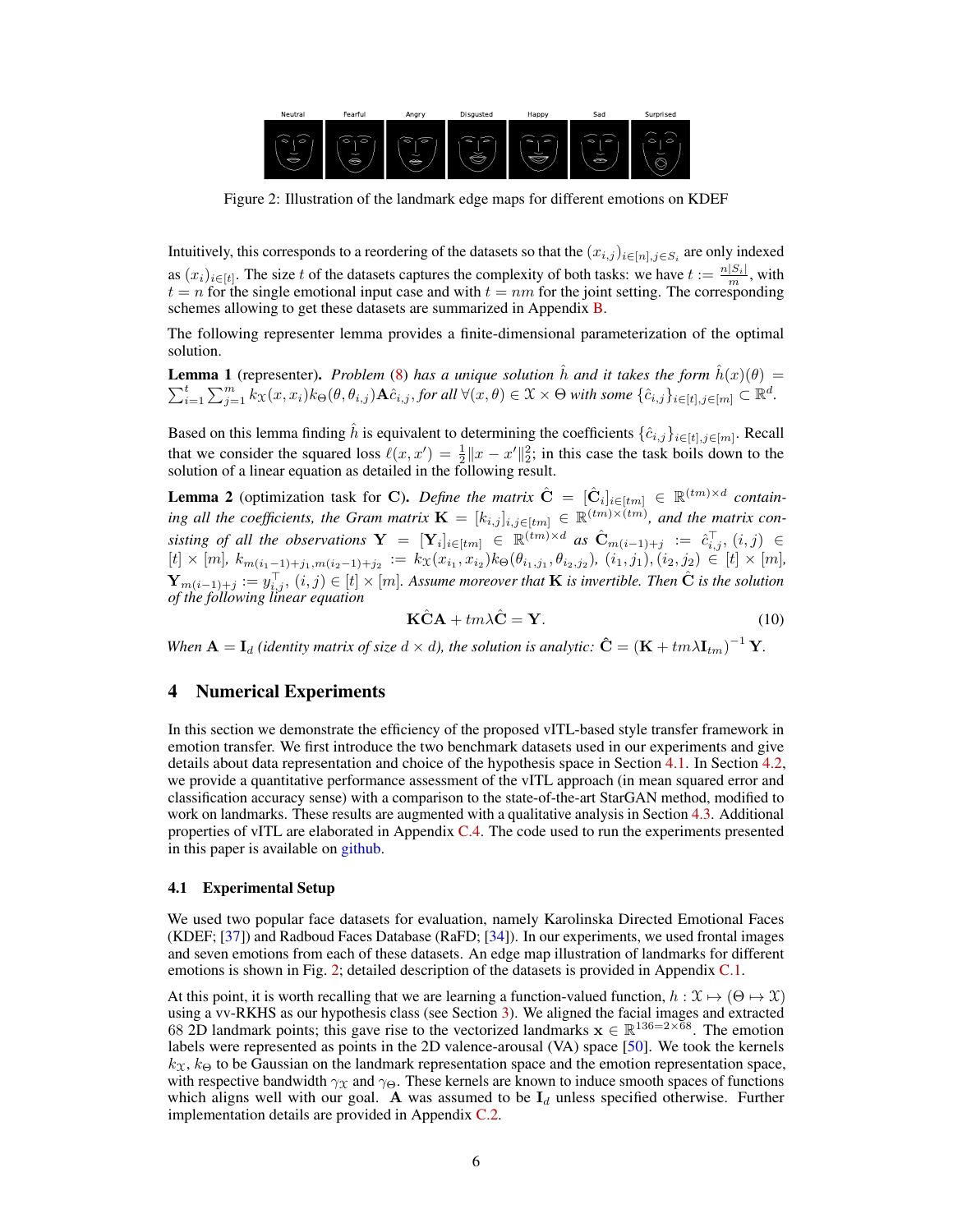## <span id="page-6-3"></span><span id="page-6-0"></span>4.2 Quantitative Performance Assessment

Performance measures: We applied two metrics to quantify the performance of the compared systems, namely the test mean squared error (MSE) and emotion classification accuracy, which are commonly used for landmarks prediction [\[28\]](#page-9-6). The MSE provides a direct measure of the accuracy of the landmarks predictions and can be considered as the primary way to assess performance. The classification accuracy can be thought of as an indirect evaluation and reflects the ability of the functional model to produce the correct emotion on the predicted landmarks [\[14\]](#page-9-7). To compute this measure, for each dataset we trained a ResNet-18 classifier to recognize emotions from groundtruth landmark edge maps (as depicted in Fig. [2\)](#page-5-2). The trained network was then used to compute classification accuracy over the predictions at test time. To rigorously evaluate outputs for each split of the data, we used a classifier trained on RaFD to evaluate KDEF predictions and vice-versa; this also allowed us to make the problem more challenging. The ResNet-18 network was appropriately modified to take grayscale images as input. During training, we used random horizontal flipping and cropping between 90-100% of the original image size to augment the data. All the images were finally resized to  $224 \times 224$  and fed to the network. The network was trained from scratch using the stochastic gradient descent optimizer with learning rate and momentum set to 0.001 and 0.9, respectively. The training was carried out for 10 epochs with a batch size of 16.

We report the mean and standard deviation of the aforementioned metrics over ten 90%-10% traintest splits of the data. The test set for each split is constructed by removing 10% of the identities from the data. For each split, the best  $\gamma_x, \gamma_\Theta$  and  $\lambda$  values were determined by 6-fold and 10-fold cross-validation on KDEF and RaFD, respectively.

**Baseline:** We designed the baseline with two objectives in mind: (i) a generative adversarial network with state-of-the-art properties as imposed through the loss functions (adversarial, cycle consistency and domain classification loss), (ii) a model that takes exactly the same inputs as the proposed system. To this end, we used the popular StarGAN [\[11\]](#page-8-0) system as our baseline with appropriate modifications to work with landmarks. Other GAN-based studies that operate on image representations use additional information and are not directly comparable to our setting. For fair comparison, the generator  $G$  and discriminator  $D$  were modified to be fully-connected networks that take vectorized landmarks as input. In particular, G was an encoder-decoder architecture where the target emotion, represented as a 2D emotion encoding as for our case, was appended at the bottleneck layer. It contained approximately one million parameters, which was chosen to be comparable with the number of coefficients in vITL (839,  $664 = 126 \times 7 \times 7 \times 136$  for KDEF). ReLU activation function was used in all layers except before bottleneck in  $G$  and before penultimate layers of both  $G$  and  $D$ . We used their default parameter values in the code.<sup>[2](#page-6-2)</sup> Experiments over each split of KDEF and RaFD were run for 50K and 25K iterations, respectively. Henceforth, we refer to this modified system as "Landmark-StarGAN".

MSE results: The test MSE for the compared systems is summarized in Table [1.](#page-7-1) As the table shows, the vITL technique outperforms Landmark-StarGAN on both datasets. One can observe low reconstruction cost for vITL in both the single and the joint emotional input case. Interestingly, a performance gain is obtained with vITL joint on the RaFD data in MSE sense. We hypothesize that this is due to the joint model benefiting from input landmarks for other emotions in the small data regime (only 67 samples per emotion for RaFD). Despite our best efforts, we found it quite difficult to train Landmark-StarGAN reliably. Its outputs had low diversity and were visibly more distorted.

Classification results: The emotion classification accuracies are available in Table [1.](#page-7-1) The classification results clearly demonstrate the improved performance and the higher quality of the generated emotion of vITL over Landmark-StarGAN; the latter also produces predictions with visible face distortions as it is illustrated in Section [4.3.](#page-6-1) Confusion matrices are presented in Appendix [C.3](#page-15-2) for further insight into the classification performance.

## <span id="page-6-1"></span>4.3 Qualitative Analysis

Here we show example outputs produced by vITL in the context of discrete and continuous emotion generation. While the former is the classical task of synthesis given input landmarks and target emotion label, the latter serves to demonstrate a key benefit of our approach, which is the ability to synthesize meaningful outputs while continuously traversing the emotion embedding space.

<span id="page-6-2"></span><sup>2</sup>The code is available at <https://github.com/yunjey/stargan>.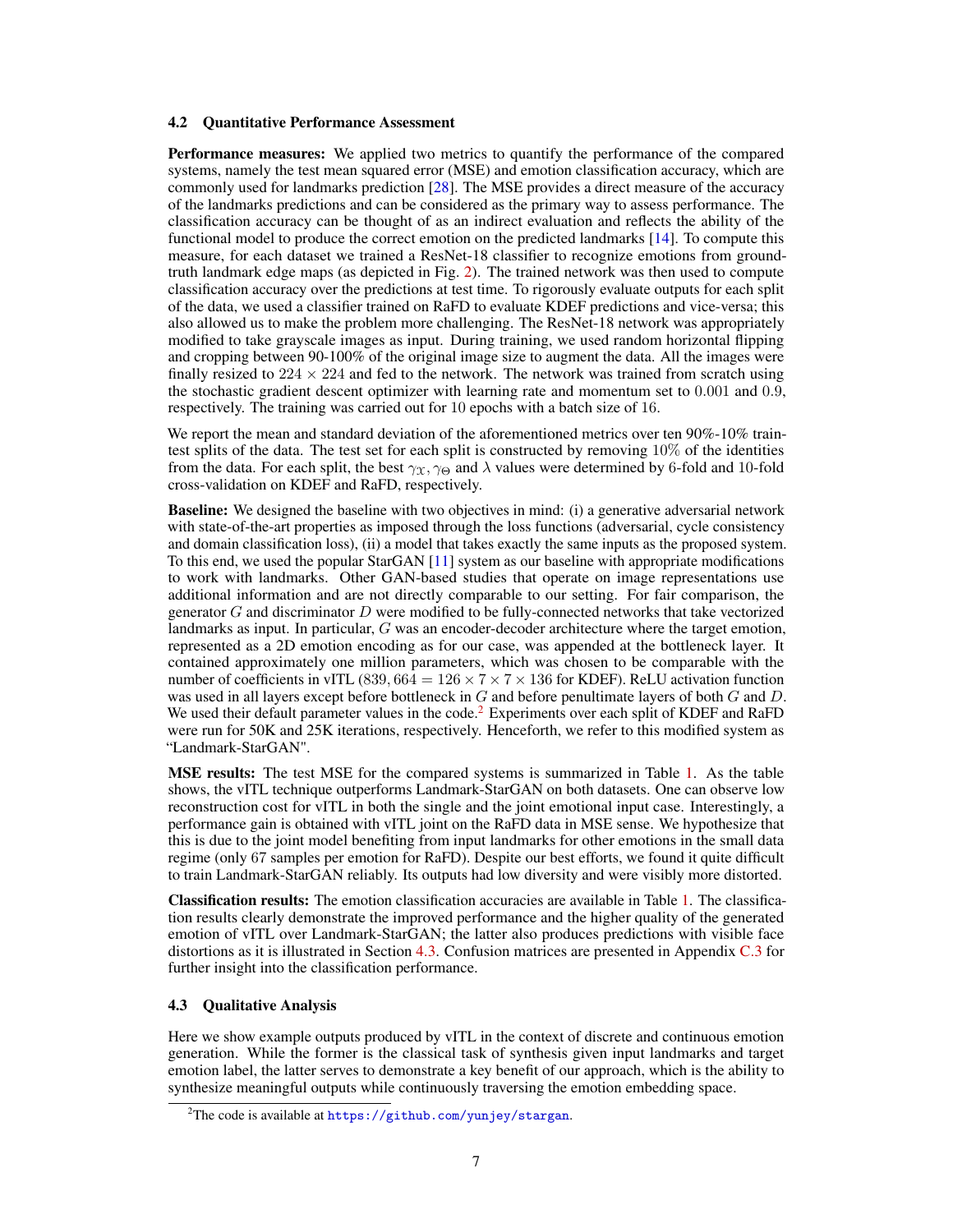<span id="page-7-1"></span>

| <b>Methods</b>               | <b>KDEF</b> frontal | MSE Error $\downarrow$<br>RaFD frontal | KDEF frontal     | Emotion Classification Acc. $\uparrow$<br>RaFD frontal |
|------------------------------|---------------------|----------------------------------------|------------------|--------------------------------------------------------|
| vITL: $\theta_0$ = neutral   | $0.010 \pm 0.001$   | $0.009 \pm 0.004$                      | $76.12 + 4.57$   | $79.76 \pm 7.88$                                       |
| vITL: $\theta_0$ = fearful   | $0.010 + 0.001$     | $0.010 + 0.005$                        | $76.22 + 4.91$   | $78.81 + 8.36$                                         |
| vITL: $\theta_0$ = angry     | $0.012 \pm 0.002$   | $0.010 \pm 0.005$                      | $74.49 + 2.31$   | $78.10 \pm 7.51$                                       |
| vITL: $\theta_0$ = disgusted | $0.012 \pm 0.001$   | $0.010 \pm 0.004$                      | $74.18 \pm 4.22$ | $78.33 \pm 4.12$                                       |
| vITL: $\theta_0 =$ happy     | $0.011 \pm 0.001$   | $0.010 \pm 0.004$                      | $73.57 \pm 2.74$ | $80.48 \pm 5.70$                                       |
| vITL: $\theta_0$ = sad       | $0.011 \pm 0.001$   | $0.009 + 0.004$                        | $75.82 + 4.11$   | $77.62 + 5.17$                                         |
| vITL: $\theta_0$ = surprised | $0.010 \pm 0.001$   | $0.011 + 0.006$                        | $74.69 + 2.25$   | $80.71 + 5.99$                                         |
| vITI : Joint                 | $0.011 + 0.001$     | $0.007 \pm 0.001$                      | $74.81 + 3.10$   | $77.11 \pm 3.97$                                       |
| Landmark-StarGAN             | $0.029 \pm 0.003$   | $0.024 \pm 0.007$                      | $70.69 + 8.46$   | $65.88 \pm 8.92$                                       |

Table 1: MSE error and emotion classification accuracy (mean  $\pm$  std) on test data for the vITL single (top), the vITL joint and the Landmark-StarGAN system (bottom). The best results are in bold when relevant.

<span id="page-7-2"></span>

Figure 3: Discrete expression synthesis results on the KDEF dataset with ground-truth neutral landmarks as input.

Discrete emotion generation: In Fig. [3](#page-7-2) we show qualitative results for generating landmarks using discrete emotion labels present in the datasets. For vITL, not only are the emotions recognizable, but landmarks on the face boundary are reasonably well synthesized and other parts of the face visibly less distorted when compared to Landmark-StarGAN. The identity in terms of the face shape is also better preserved.

Continuous emotion generation: We show in Fig. [4](#page-7-3) the capability to generate intermediate emotions by changing the angular position in the emotion embedding space, in this case from 'happy' to 'surprised'. For a more fine-grained video illustration traversing from 'happy' to 'sad' along the circle, see the supplements. Additional qualitative results are presented in Appendix [C.5.](#page-17-0)

# <span id="page-7-0"></span>5 Conclusion

<span id="page-7-3"></span>We introduced a novel general framework for style transfer based on function-valued regression, and exemplified it on the problem of emotion transfer for facial landmarks. The proposed framework is quite general and can be applied as long as one is able to define kernels on the object and the



Figure 4: Continuous expression synthesis with vITL technique on the RaFD dataset, with groundtruth neutral landmarks. The generation is starting from 'happy' and proceeds by changing angular position towards 'surprised'. For a more fine-grained video illustration traversing from 'happy' to 'sad' along the circle, see the demo in supplements.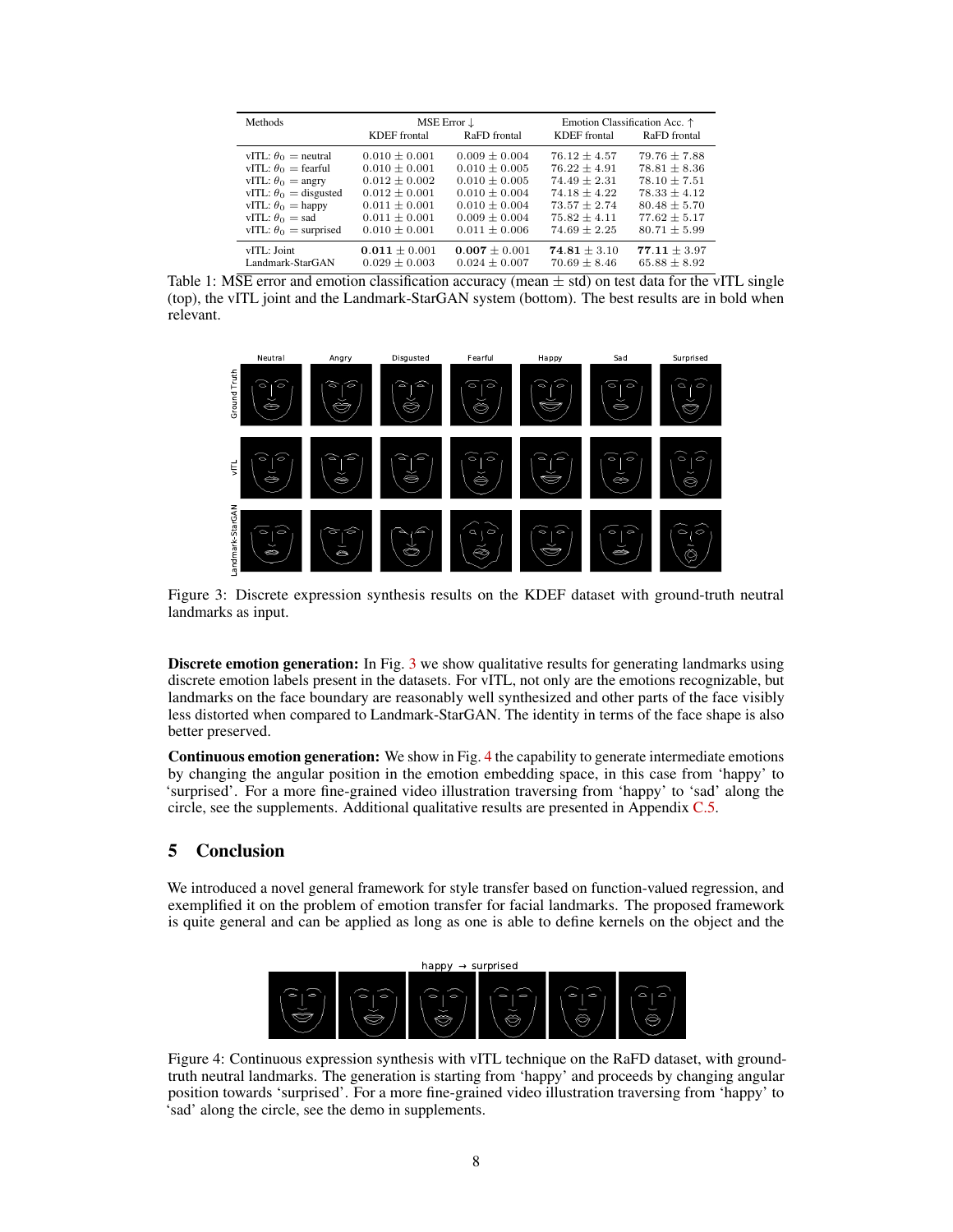<span id="page-8-10"></span>style spaces, allowing for a wide range of applications. The vector-valued infinite task learning (vITL) formulation relies on operator-valued kernels. vITL (i) is capable of encoding and controlling continuous style spaces, (ii) benefit from a representer theorem for efficient computation, and (iii) facilitates regularity control via the choice of the underlying kernels. The framework can be extended in several directions. The most natural one would be to apply this framework to more complex object and style spaces, for instance time series for motion transfer [\[1\]](#page-8-2). In this case, the choice of kernel would be critical and could be tackled by learning deep kernel architectures [\[41,](#page-10-9) [36\]](#page-10-10) instead of designing the kernel prior to learning. Finally, other losses [\[52,](#page-11-15) [33\]](#page-10-11) can be leveraged to produce outlier-robust or sparse models.

Acknowledgements A.L. and S.P. were funded by the research chair [Data Science & Artificial](https://datascienceandai.wp.imt.fr/en/home-2/) [Intelligence for Digitalized Industry and Services](https://datascienceandai.wp.imt.fr/en/home-2/) at Télécom Paris. ZSz benefited from the support of the Europlace Institute of Finance and that of the [Chair Stress Test,](http://www.cmap.polytechnique.fr/~stresstest/) RISK Management and Financial Steering, led by the French École Polytechnique and its Foundation and sponsored by BNP Paribas.

## **References**

- <span id="page-8-2"></span>[1] Kfir Aberman, Yijia Weng, Dani Lischinski, Daniel Cohen-Or, and Baoquan Chen. Unpaired motion style transfer from video to animation. *ACM Transactions on Graphics (TOG)*, 39(4): 64, 2020. [1,](#page-0-0) [9](#page-8-10)
- <span id="page-8-9"></span>[2] M. A. Álvarez, L. Rosasco, and N. D. Lawrence. Kernels for vector-valued functions: a review. *Foundations and Trends in Machine Learning*, 4(3):195–266, 2012. [5](#page-4-3)
- <span id="page-8-1"></span>[3] Andreas Aristidou, Qiong Zeng, Efstathios Stavrakis, KangKang Yin, Daniel Cohen-Or, Yiorgos Chrysanthou, and Baoquan Chen. Emotion control of unstructured dance movements. In *ACM SIGGRAPH/Eurographics Symposium on Computer Animation*, pages 1–10, 2017. [1](#page-0-0)
- <span id="page-8-4"></span>[4] Asghar Tabatabaei Balaei, Kate Sutherland, Peter A. Cistulli, and Philip de Chazal. Automatic detection of obstructive sleep apnea using facial images. In *IEEE International Symposium on Biomedical Imaging (ISBI)*, pages 215–218, 2017. [2](#page-1-0)
- <span id="page-8-3"></span>[5] Barbara Rita Barricelli, Elena Casiraghi, and Daniela Fogli. A survey on digital twin: Definitions, characteristics, applications, and design implications. *IEEE Access*, 7:167653–167671, 2019. [1](#page-0-0)
- <span id="page-8-5"></span>[6] Volker Blanz and Thomas Vetter. A morphable model for the synthesis of 3D faces. In *Conference on Computer Graphics and Interactive Techniques (SIGGRAPH)*, pages 187–194, 1999. [2](#page-1-0)
- <span id="page-8-12"></span>[7] Karsten Borgwardt, Elisabetta Ghisu, Felipe Llinares-López, Leslie O'Bray, and Bastian Rieck. Graph kernels: State-of-the-art and future challenges. *Foundations and Trends in Machine Learning*, 13(5-6):531–712, 2020. [14](#page-13-1)
- <span id="page-8-6"></span>[8] Romain Brault, Alex Lambert, Zoltán Szabó, Maxime Sangnier, and Florence d'Alché-Buc. Infinite task learning in RKHSs. In *International Conference on Artificial Intelligence and Statistics (AISTATS)*, pages 1294–1302, 2019. [2,](#page-1-0) [5](#page-4-3)
- <span id="page-8-7"></span>[9] Claudio Carmeli, Ernesto De Vito, and Alessandro Toigo. Vector valued reproducing kernel Hilbert spaces of integrable functions and Mercer theorem. *Analysis and Applications*, 4: 377–408, 2006. [2](#page-1-0)
- <span id="page-8-8"></span>[10] Claudio Carmeli, Ernesto De Vito, Alessandro Toigo, and Veronica Umanitá. Vector valued reproducing kernel Hilbert spaces and universality. *Analysis and Applications*, 8(1):19–61, 2010. [3,](#page-2-4) [4](#page-3-4)
- <span id="page-8-0"></span>[11] Yunjey Choi, Minje Choi, Munyoung Kim, Jung-Woo Ha, Sunghun Kim, and Jaegul Choo. StarGAN: Unified generative adversarial networks for multi-domain image-to-image translation. In *Conference on Computer Vision and Pattern Recognition (CVPR)*, pages 8789–8797, 2018. [1,](#page-0-0) [2,](#page-1-0) [7](#page-6-3)
- <span id="page-8-11"></span>[12] Marco Cuturi, Jean-Philippe Vert, Oystein Birkenes, and Tomoko Matsui. A kernel for time series based on global alignments. In *International Conference on Acoustics, Speech, and Signal Processing (ICASSP)*, pages 413–416, 2007. [14](#page-13-1)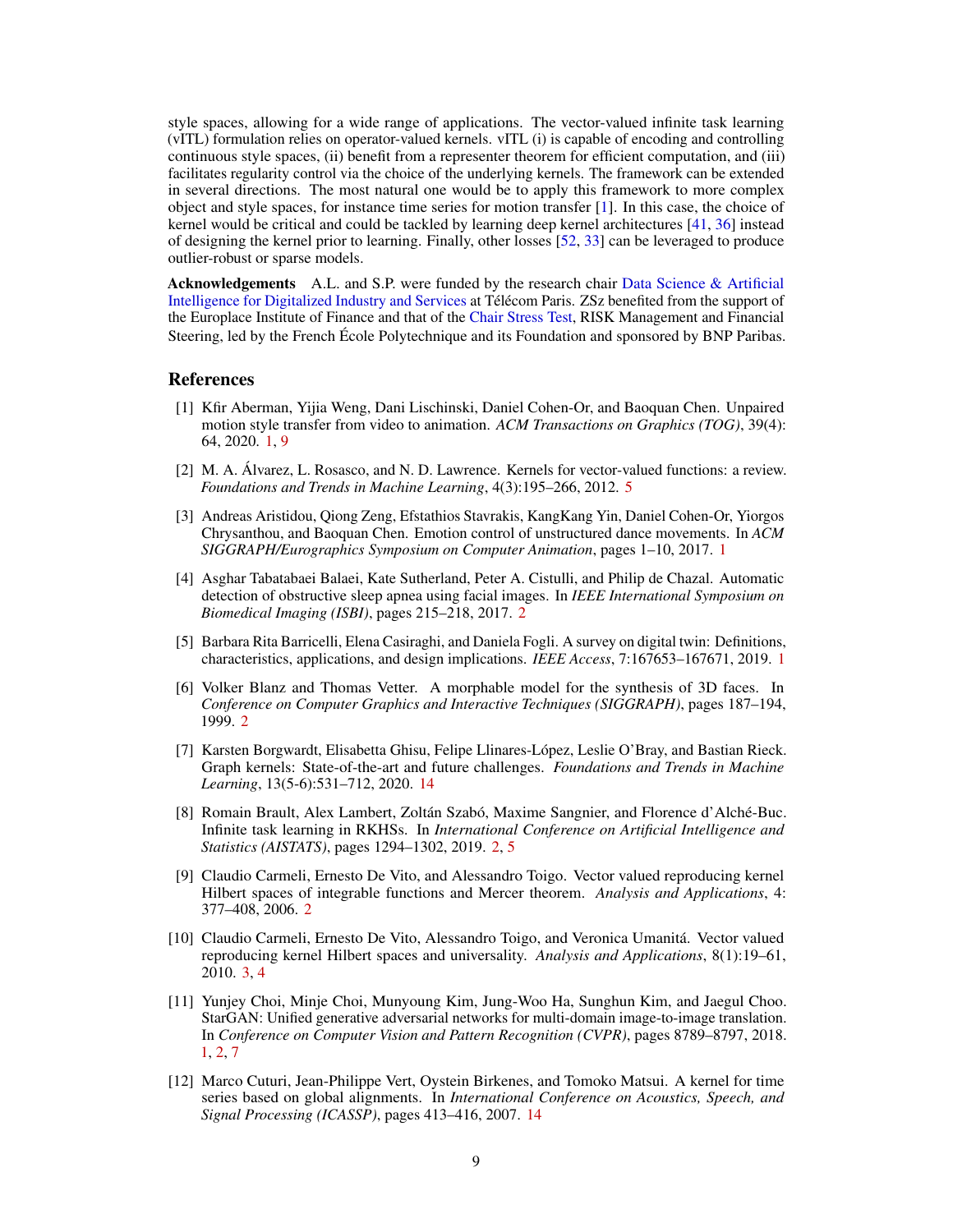- <span id="page-9-13"></span>[13] Michel Desvignes, Gerard Bailly, Yohan Payan, and Maxime Berar. 3D semi-landmarks based statistical face reconstruction. *Journal of computing and Information technology*, 14(1):31–43, 2006. [3](#page-2-4)
- <span id="page-9-7"></span>[14] Terrance Devries, Kumar Biswaranjan, and Graham W. Taylor. Multi-task learning of facial landmarks and expression. In *Canadian Conference on Computer and Robot Vision*, pages 98–103, 2014. [2,](#page-1-0) [7](#page-6-3)
- <span id="page-9-9"></span>[15] Hui Ding, Kumar Sricharan, and Rama Chellappa. ExprGAN: Facial expression editing with controllable expression intensity. In *Conference on Artificial Intelligence (AAAI)*, pages 6781– 6788, 2018. [2](#page-1-0)
- <span id="page-9-16"></span>[16] Paul Ekman, Wallace Friesen, and Joseph Hager. Facial action coding system: The manual. *Salt LakeCity, UT: Research Nexus.*, 2002. [15](#page-14-1)
- <span id="page-9-15"></span>[17] A El Guennouni, Khalide Jbilou, and AJ Riquet. Block Krylov subspace methods for solving large Sylvester equations. *Numerical Algorithms*, 29(1):75–96, 2002. [15](#page-14-1)
- <span id="page-9-11"></span>[18] Theodoros Evgeniou and Massimiliano Pontil. Regularized multi–task learning. In *ACM SIGKDD International Conference on Knowledge Discovery and Data Mining (KDD)*, pages 109–117, 2004. [2](#page-1-0)
- <span id="page-9-12"></span>[19] Theodoros Evgeniou, Charles Micchelli, and Massimiliano Pontil. Learning multiple tasks with kernel methods. *Journal of Machine Learning Research*, 6:615–637, 2005. [2](#page-1-0)
- <span id="page-9-2"></span>[20] Zhenxin Fu, Xiaoye Tan, Nanyun Peng, Dongyan Zhao, and Rui Yan. Style transfer in text: Exploration and evaluation. In *Conference on Artificial Intelligence (AAAI)*, pages 663–670, 2018. [1](#page-0-0)
- <span id="page-9-0"></span>[21] Justin J. Gatys, Alexandre A., and F.-F Li. Perceptual losses for real-time style transfer and super-resolution. In *European Conference on Computer Vision (ECCV)*, pages 694–711, 2016. [1](#page-0-0)
- <span id="page-9-4"></span>[22] Robert Geirhos, Patricia Rubisch, Claudio Michaelis, Matthias Bethge, Felix A. Wichmann, and Wieland Brendel. ImageNet-trained CNNs are biased towards texture; increasing shape bias improves accuracy and robustness. In *International Conference on Learning Representations (ICLR)*, 2019. [1](#page-0-0)
- <span id="page-9-10"></span>[23] Jiahao Geng, Tianjia Shao, Youyi Zheng, Yanlin Weng, and Kun Zhou. Warp-guided GANs for single-photo facial animation. *ACM Transactions on Graphics*, 37(6):1–12, 2018. [2](#page-1-0)
- <span id="page-9-8"></span>[24] Ian J. Goodfellow, Jean Pouget-Abadie, Mehdi Mirza, Bing Xu, David Warde-Farley, Sherjil Ozair, Aaron Courville, and Yoshua Bengio. Generative adversarial nets. In *Advances in Neural Information Processing Systems (NIPS)*, pages 2672–2680, 2014. [2](#page-1-0)
- <span id="page-9-3"></span>[25] Eric Grinstein, Ngoc QK Duong, Alexey Ozerov, and Patrick Pérez. Audio style transfer. In *International Conference on Acoustics, Speech and Signal Processing (ICASSP)*, pages 586–590, 2018. [1](#page-0-0)
- <span id="page-9-5"></span>[26] Ana-Sabina Irimia, Jacky CP Chan, Kamlesh Mistry, Wei Wei, and Edmond SL Ho. Emotion transfer for hand animation. In *Motion, Interaction and Games*, pages 1–2. 2019. [1](#page-0-0)
- <span id="page-9-1"></span>[27] Yongcheng Jing, Yezhou Yang, Zunlei Feng, Jingwen Ye, Yizhou Yu, and Mingli Song. Neural style transfer: A review. *IEEE Transactions on Visualization and Computer Graphics*, 26(11): 3365–3385, 2020. [1](#page-0-0)
- <span id="page-9-6"></span>[28] Benjamin Johnston and Philip de Chazal. A review of image-based automatic facial landmark identification techniques. *EURASIP Journal on Image and Video Processing*, 2018(1):1–23, 2018. [2,](#page-1-0) [7](#page-6-3)
- <span id="page-9-14"></span>[29] Hachem Kadri, Emmanuel Duflos, Philippe Preux, Stéphane Canu, and Manuel Davy. Nonlinear functional regression: a functional RKHS approach. In *International Conference on Artificial Intelligence and Statistics (AISTATS)*, pages 374–380, 2010. [4](#page-3-4)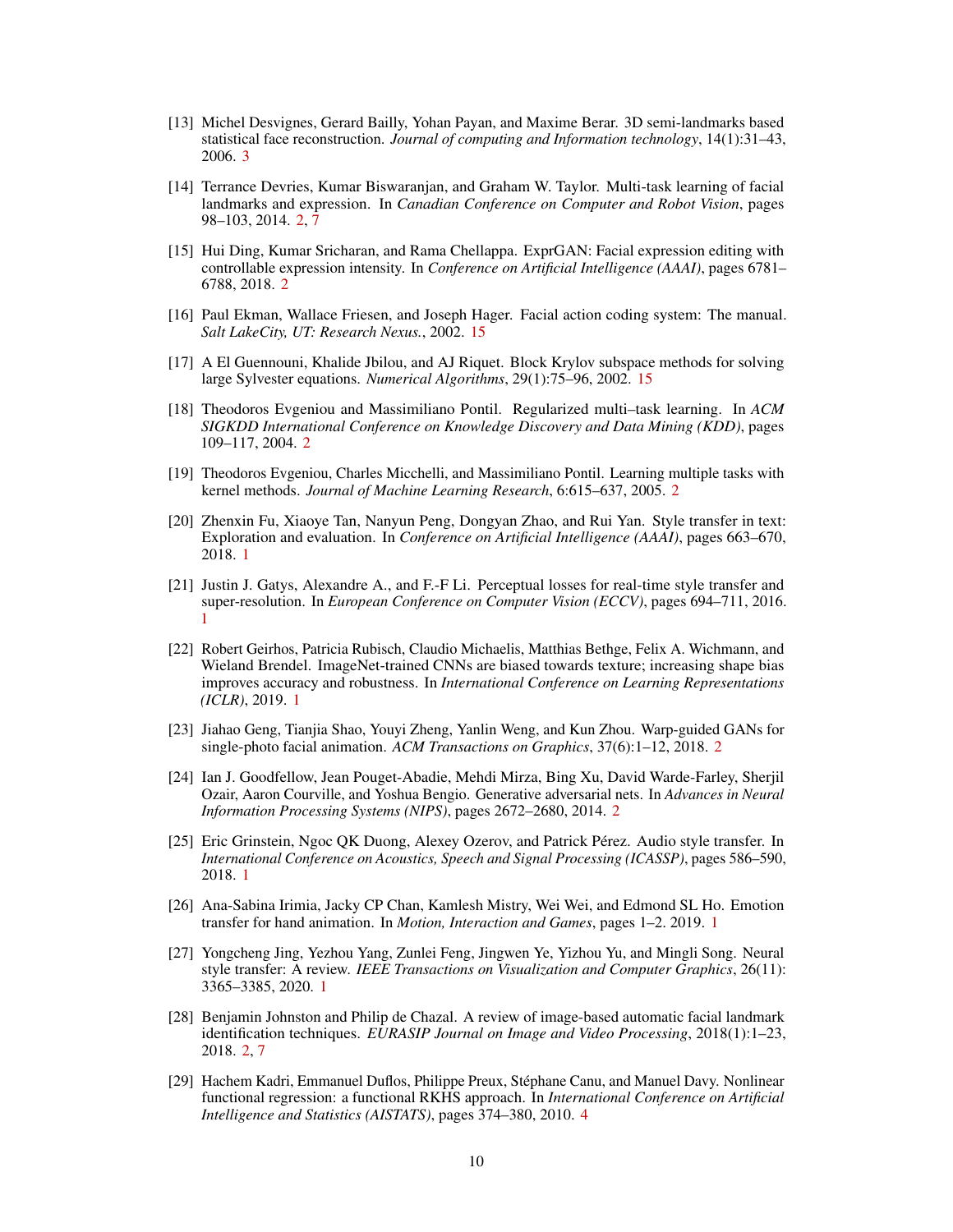- <span id="page-10-16"></span>[30] Hachem Kadri, Mohammad Ghavamzadeh, and Philippe Preux. A generalized kernel approach to structured output learning. In *International Conference on Machine Learning (ICML)*, pages 471–479, 2013. [16](#page-15-3)
- <span id="page-10-6"></span>[31] Hachem Kadri, Emmanuel Duflos, Philippe Preux, Stéphane Canu, Alain Rakotomamonjy, and Julien Audiffren. Operator-valued kernels for learning from functional response data. *Journal of Machine Learning Research*, 17(20):1–54, 2016. [4](#page-3-4)
- <span id="page-10-14"></span>[32] Vahid Kazemi and Josephine Sullivan. One millisecond face alignment with an ensemble of regression trees. In *Conference on Computer Vision and Pattern Recognition (CVPR)*, pages 1867–1874, 2014. [16](#page-15-3)
- <span id="page-10-11"></span>[33] Pierre Laforgue, Alex Lambert, Luc Brogat-Motte, and Florence d'Alché Buc. Duality in RKHSs with infinite dimensional outputs: Application to robust losses. In *International Conference on Machine Learning (ICML)*, pages 5598–5607, 2020. [9](#page-8-10)
- <span id="page-10-8"></span>[34] Oliver Langner, Ron Dotsch, Gijsbert Bijlstra, Daniel HJ Wigboldus, Skyler T Hawk, and AD Van Knippenberg. Presentation and validation of the Radboud faces database. *Cognition and emotion*, 24(8):1377–1388, 2010. [6,](#page-5-3) [15](#page-14-1)
- <span id="page-10-1"></span>[35] Kendrik Yan Hong Lim, Pai Zheng, and Chun-Hsien Che. A state-of-the-art survey of digital twin: techniques, engineering product lifecycle management and business innovation perspectives. *Journal of Intelligent Manufacturing*, 31:1313–1337, 2020. [1](#page-0-0)
- <span id="page-10-10"></span>[36] Feng Liu, Wenkai Xu, Jie Lu, Guangquan Zhang, Arthur Gretton, and Danica J. Sutherland. Learning deep kernels for non-parametric two-sample tests. In *International Conference on Machine Learning (ICML)*, pages 6316–6326, 2020. [9](#page-8-10)
- <span id="page-10-7"></span>[37] Daniel Lundqvist, Anders Flykt, and Arne Öhman. The Karolinska directed emotional faces (KDEF). *CD ROM from Department of Clinical Neuroscience, Psychology section, Karolinska Institutet*, 91(630):2–2, 1998. [6,](#page-5-3) [15](#page-14-1)
- <span id="page-10-12"></span>[38] Pierre Mahé and Jean-Philippe Vert. Graph kernels based on tree patterns for molecules. *Machine learning*, 75(1):3–35, 2009. [14](#page-13-1)
- <span id="page-10-2"></span>[39] Shraddha Mane and Gauri Shah. Facial recognition, expression recognition, and gender identification. In *Data Management, Analytics and Innovation*, pages 275–290. Springer, 2019. [2](#page-1-0)
- <span id="page-10-13"></span>[40] Giacomo Meanti, Luigi Carratino, Lorenzo Rosasco, and Alessandro Rudi. Kernel methods through the roof: handling billions of points efficiently. In *Advances in Neural Information Processing Systems (NeurIPS)*, 2020. [15](#page-14-1)
- <span id="page-10-9"></span>[41] Siamak Mehrkanoon and Johan A. K. Suykens. Deep hybrid neural-kernel networks using random Fourier features. *Neurocomputing*, 298:46–54, 2018. [9](#page-8-10)
- <span id="page-10-5"></span>[42] Charles Micchelli and Massimiliano Pontil. On learning vector-valued functions. *Neural Computation*, 17:177–204, 2005. [2,](#page-1-0) [4](#page-3-4)
- <span id="page-10-0"></span>[43] Agnieszka Mikołajczyk and Michał Grochowski. Data augmentation for improving deep learning in image classification problem. In *International Interdisciplinary PhD Workshop (IIPhDW)*, pages 117–122, 2018. [1](#page-0-0)
- <span id="page-10-15"></span>[44] Ali Mollahosseini, Behzad Hasani, and Mohammad H Mahoor. AffectNet: A database for facial expression, valence, and arousal computing in the wild. *IEEE Transactions on Affective Computing*, 10(1):18–31, 2017. [16](#page-15-3)
- <span id="page-10-4"></span>[45] George Pedrick. *Theory of reproducing kernels for Hilbert spaces of vector valued functions*. PhD thesis, 1957. [2,](#page-1-0) [3](#page-2-4)
- <span id="page-10-3"></span>[46] Albert Pumarola, Antonio Agudo, Aleix M Martinez, Alberto Sanfeliu, and Francesc Moreno-Noguer. GANimation: Anatomically-aware facial animation from a single image. In *European Conference on Computer Vision (ECCV)*, pages 818–833, 2018. [2](#page-1-0)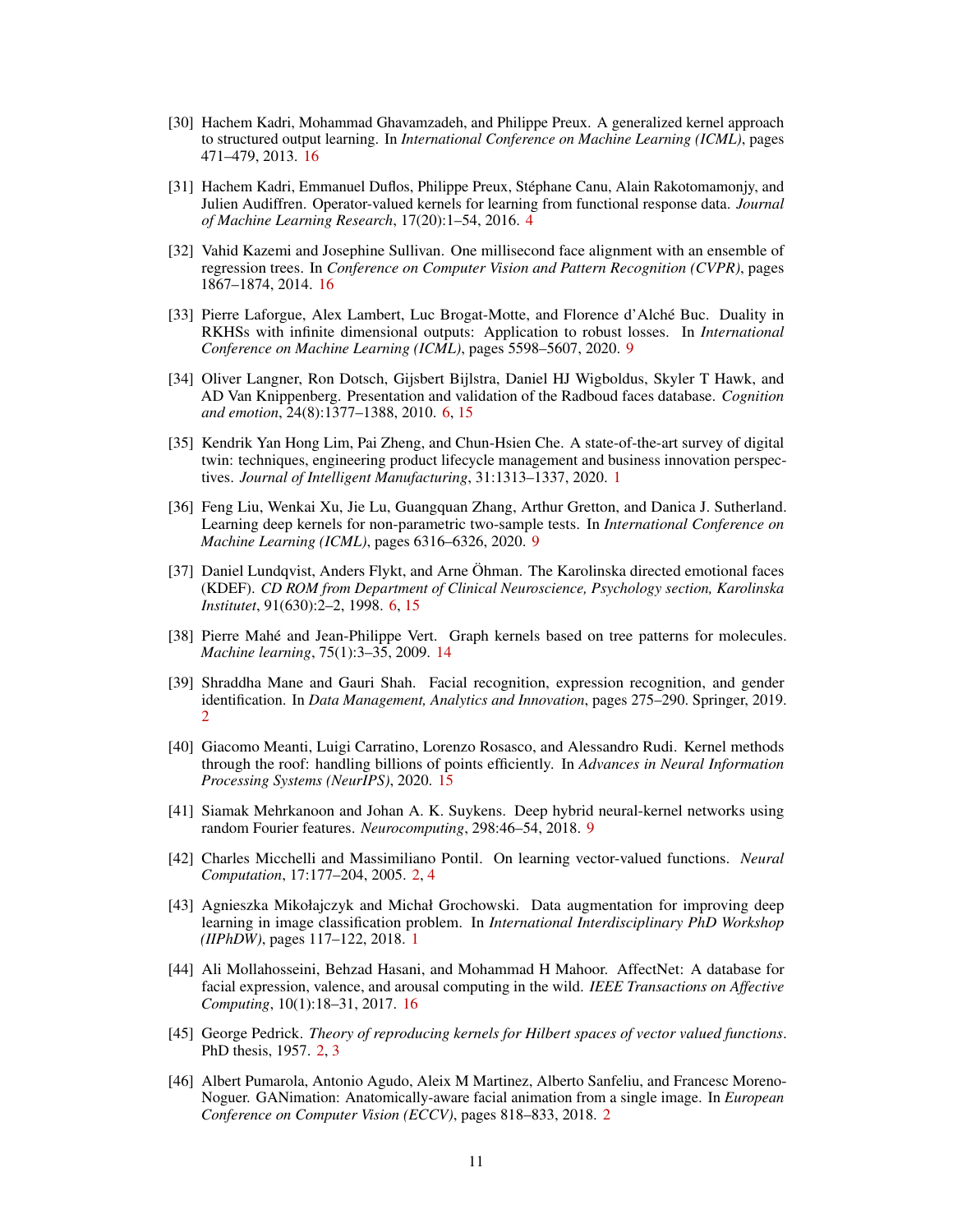- <span id="page-11-1"></span>[47] Gilles Puy and Patrick Pérez. A flexible convolutional solver for fast style transfers. In *Conference on Computer Vision and Pattern Recognition (CVPR)*, pages 8963–8972, 2019. [1](#page-0-0)
- <span id="page-11-4"></span>[48] Fengchun Qiao, Naiming Yao, Zirui Jiao, Zhihao Li, Hui Chen, and Hongan Wang. Geometrycontrastive GAN for facial expression transfer. Technical report, 2018. ([https://arxiv.org/](https://arxiv.org/abs/1802.01822) [abs/1802.01822](https://arxiv.org/abs/1802.01822)). [2](#page-1-0)
- <span id="page-11-16"></span>[49] Alessandro Rudi, Luigi Carratino, and Lorenzo Rosasco. FALKON: An optimal large scale kernel method. In *Advances in Neural Information Processing Systems (NIPS)*, pages 3891– 3901, 2017. [15](#page-14-1)
- <span id="page-11-6"></span>[50] James A Russell. A circumplex model of affect. *Journal of Personality and Social Psychology*, 39(6):1161–1178, 1980. [2,](#page-1-0) [3,](#page-2-4) [6,](#page-5-3) [16](#page-15-3)
- <span id="page-11-9"></span>[51] Maxime Sangnier, Olivier Fercoq, and Florence d'Alché Buc. Joint quantile regression in vector-valued RKHSs. *Advances in Neural Information Processing Systems (NIPS)*, pages 3693–3701, 2016. [2](#page-1-0)
- <span id="page-11-15"></span>[52] Maxime Sangnier, Olivier Fercoq, and Florence d'Alché-Buc. Data sparse nonparametric regression with  $\epsilon$ -insensitive losses. In *Asian Conference on Machine Learning (ACML)*, pages 192–207, 2017. [9](#page-8-10)
- <span id="page-11-13"></span>[53] Jason M. Saragih, Simon Lucey, and Jeffrey F. Cohn. Face alignment through subspace constrained mean-shifts. In *International Conference on Computer Vision (ICCV)*, pages 1034–1041, 2009. [3](#page-2-4)
- <span id="page-11-12"></span>[54] Ulrich Scherhag, Dhanesh Budhrani, Marta Gomez-Barrero, and Christoph Busch. Detecting morphed face images using facial landmarks. In *International Conference on Image and Signal Processing (ICISP)*, pages 444–452, 2018. [3](#page-2-4)
- <span id="page-11-10"></span>[55] Bernhard Schölkopf, John C Platt, John Shawe-Taylor, Alex J. Smola, and Robert C Williamson. Estimating the support of a high-dimensional distribution. *Neural computation*, 13(7):1443– 1471, 2001. [2](#page-1-0)
- <span id="page-11-14"></span>[56] Mohammad Soleymani, David Garcia, Brendan Jou, Björn Schuller, Shih-Fu Chang, and Maja Pantic. A survey of multimodal sentiment analysis. *Image and Vision Computing*, 65:3–14, 2017. [3](#page-2-4)
- <span id="page-11-5"></span>[57] Lingxiao Song, Zhihe Lu, Ran He, Zhenan Sun, and Tieniu Tan. Geometry guided adversarial facial expression synthesis. In *International Conference on Multimedia (MM)*, pages 627–635, 2018. [2](#page-1-0)
- <span id="page-11-3"></span>[58] Joshua M Susskind, Geoffrey E Hinton, Javier R Movellan, and Adam K Anderson. Generating facial expressions with deep belief nets. In *Affective Computing*, chapter 23. IntechOpen, 2008. [2](#page-1-0)
- <span id="page-11-8"></span>[59] Ichiro Takeuchi, Quoc Le, Timothy Sears, and Alexander Smola. Nonparametric quantile estimation. *Journal of Machine Learning Research*, 7:1231–1264, 2006. [2](#page-1-0)
- <span id="page-11-2"></span>[60] Fei Tao, He Zhang, Ang Liu, and A. Y. C. Nee. Digital twin in industry: State-of-the-art. *IEEE Transactions on Industrial Informatics*, 15(4):2405 – 2415, 2019. [1](#page-0-0)
- <span id="page-11-7"></span>[61] Ivona Tautkute, T. Trzciński, and Adam Bielski. I know how you feel: Emotion recognition with facial landmarks. *Conference on Computer Vision and Pattern Recognition Workshops (CVPRW)*, pages 1959–19592, 2018. [2,](#page-1-0) [3](#page-2-4)
- <span id="page-11-0"></span>[62] Dmitry Ulyanov, Vadim Lebedev, Andrea Vedaldi, and Victor Lempitsky. Texture networks: Feed-forward synthesis of textures and stylized images. In *International Conference on Machine Learning (ICML)*, pages 1349–1357, 2016. [1](#page-0-0)
- <span id="page-11-11"></span>[63] Raviteja Vemulapalli and Aseem Agarwala. A compact embedding for facial expression similarity. In *Conference on Computer Vision and Pattern Recognition (CVPR)*, pages 5683– 5692, 2019. [3](#page-2-4)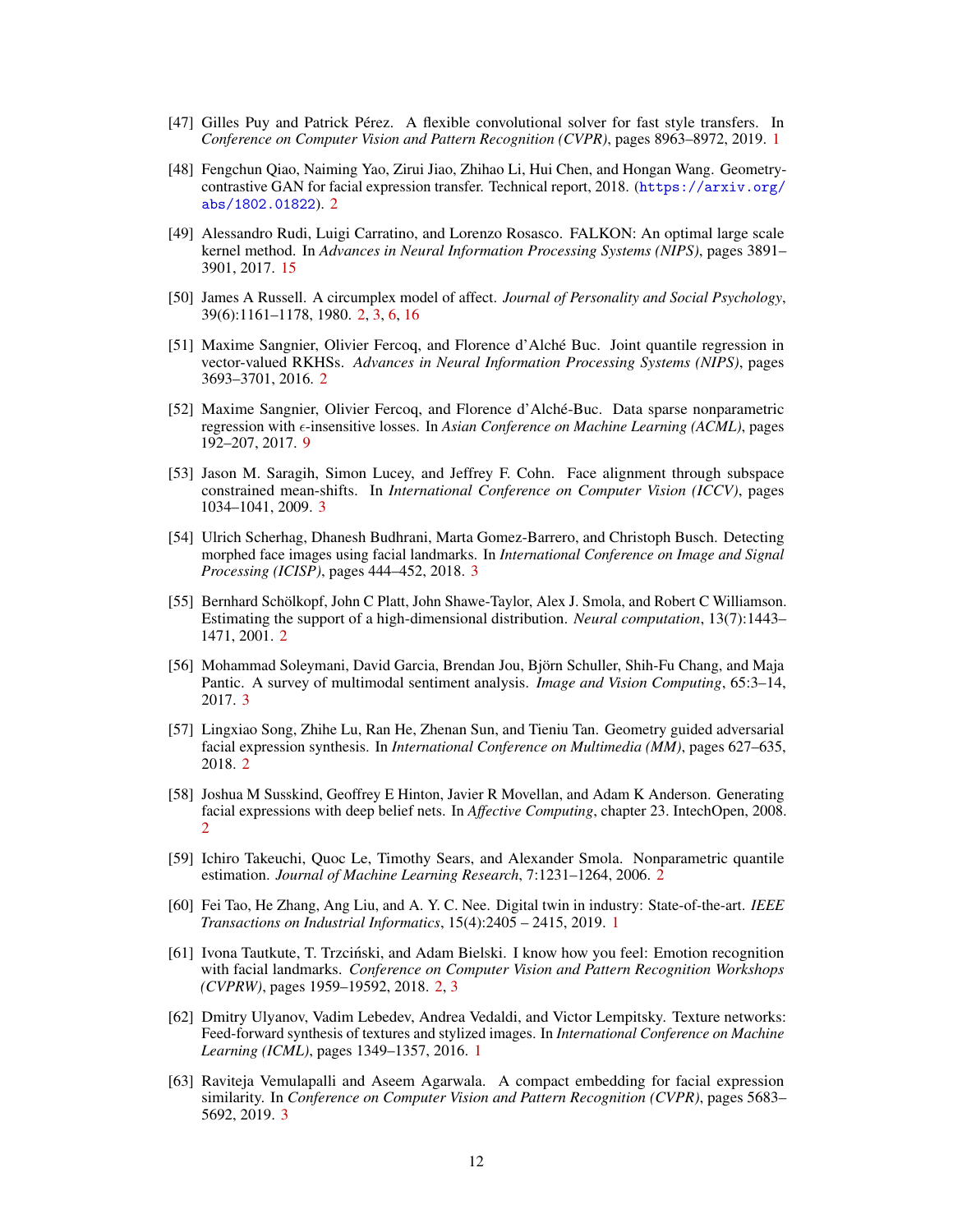- <span id="page-12-5"></span>[64] Rongliang Wu and Shijian Lu. LEED: Label-free expression editing via disentanglement. In *European Conference on Computer Vision (ECCV)*, pages 781–798, 2020. [2](#page-1-0)
- <span id="page-12-4"></span>[65] Rongliang Wu, Gongjie Zhang, Shijian Lu, and Tao Chen. Cascade EF-GAN: Progressive facial expression editing with local focuses. In *Conference on Computer Vision and Pattern Recognition (CVPR)*, pages 5021–5030, 2020. [2](#page-1-0)
- <span id="page-12-3"></span>[66] Xuehui Wu, Jie Shao, Dongyang Zhang, and Junming Chen. Unsupervised facial image synthesis using two-discriminator adversarial autoencoder network. In *IEEE International Conference on Multimedia and Expo (ICME)*, pages 1162–1167, 2019. [2](#page-1-0)
- <span id="page-12-0"></span>[67] Daan Wynen, Cordelia Schmid, and Julien Mairal. Unsupervised learning of artistic styles with archetypal style analysis. In *Advances in Neural Information Processing Systems (NeurIPS)*, pages 6584–6593, 2018. [1](#page-0-0)
- <span id="page-12-1"></span>[68] Xu Yao, Gilles Puy, Alasdair Newson, Yann Gousseau, and Pierre Hellier. High resolution face age editing. In *International Conference on Pattern Recognition (ICPR)*, 2020. [1](#page-0-0)
- <span id="page-12-6"></span>[69] Zheng Zhang, Long Wang, Qi Zhu, Shu-Kai Chen, and Yan Chen. Pose-invariant face recognition using facial landmarks and Weber local descriptor. *Knowledge-Based Systems*, 84:78–88, 2015. [3](#page-2-4)
- <span id="page-12-2"></span>[70] Jun-Yan Zhu, Taesung Park, Phillip Isola, and Alexei A Efros. Unpaired image-to-image translation using cycle-consistent adversarial networks. In *International Conference on Computer Vision (ICCV)*, pages 2223–2232, 2017. [2](#page-1-0)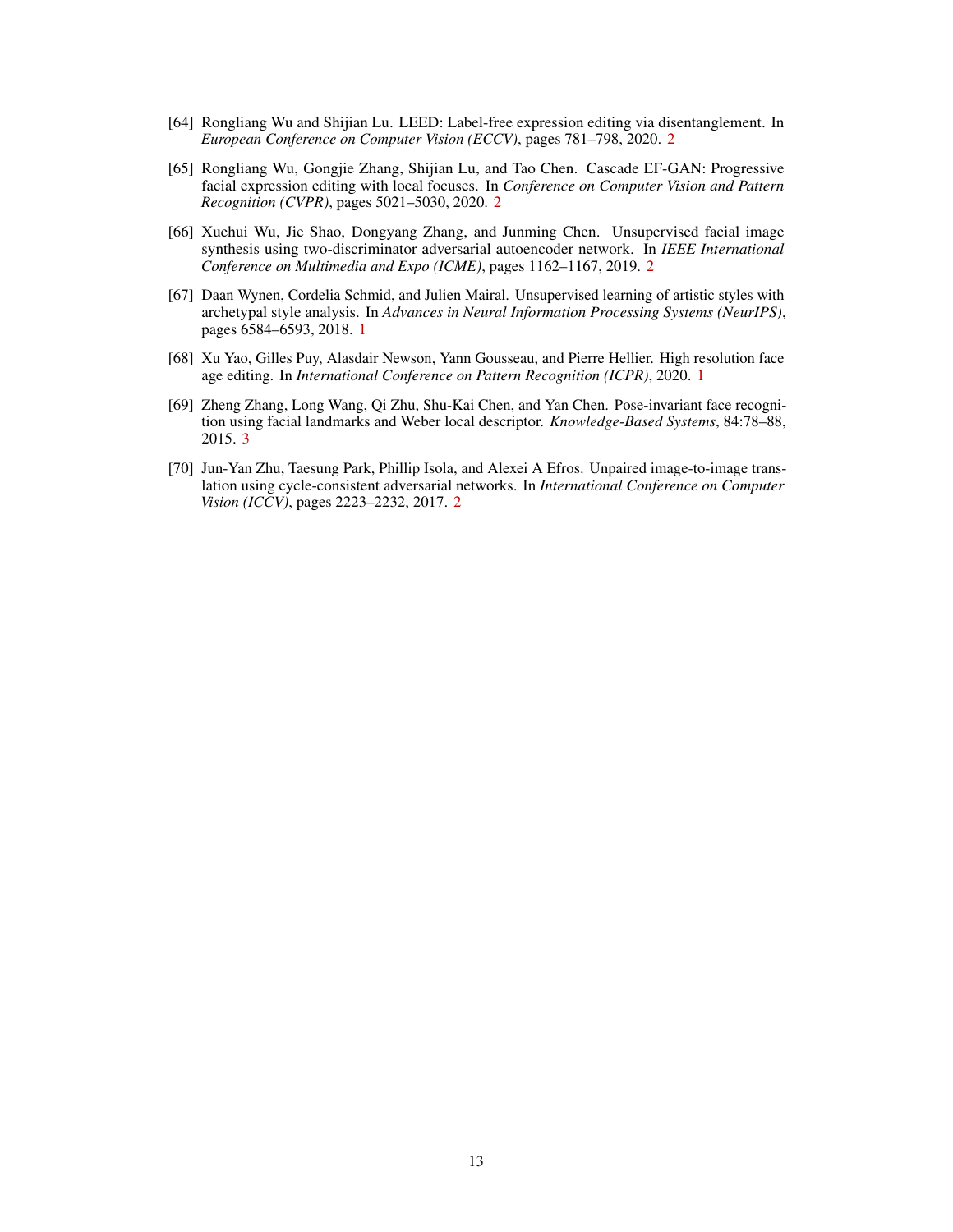# Appendices

<span id="page-13-1"></span>We provide proofs of auxiliary lemmas in Appendix [A.](#page-13-2) Appendix [B](#page-13-0) presents additional remarks on modeling and optimization in vvRKHSs. Implementation details, additional remarks and numerical illustrations are shown in Appendix [C.](#page-14-2)

## <span id="page-13-2"></span>A Proofs

This section contains the proofs of our auxiliary lemmas.

*Proof.* (Lemma [1\)](#page-5-4) For all  $g \in \mathcal{H}_G$ , let  $K_x g$  denote the function defined by  $(K_x g)(t) = K(t, x)g$  $\forall t \in \mathcal{X}$ . Similarly, for all  $c \in \mathcal{X}$ ,  $G_{\theta}c$  stands for the function  $t \mapsto G(t, \theta)c$  where  $t \in \Theta$ . Let us take the finite-dimensional subspace

$$
E = \text{span}\left(K_{x_i} G_{\theta_{ij}} c : i \in [t], j \in [m], c \in \mathbb{R}^d\right).
$$

The space  $\mathcal{H}_K$  can be decomposed as E and its orthogonal complement:  $E \oplus E^{\perp} = \mathcal{H}_K$ . The existence of  $\hat{h}$  follows from the coercivity of  $\mathcal{R}_{\lambda}$  (i.e.  $\mathcal{R}_{\lambda}(h) \to +\infty$  as  $||h||_{\mathcal{H}_{K}} \to +\infty$ ) which is the consequence of the quadratic regularizer and the lower boundedness of  $\ell$ . Uniqueness comes from the strong convexity of the objective. Let us decompose  $\hat{h} = \hat{h}_E + \hat{h}_{E^\perp}$ , and take any  $c \in \mathbb{R}^d$ . Then for all  $(i, j) \in [t] \times [m]$ , one has

$$
\left\langle \hat{h}_{E^{\perp}}(x_i)(\theta_{ij}), c \right\rangle_{\mathbb{R}^d} \stackrel{(a)}{=} \left\langle \hat{h}_{E^{\perp}}(x_i), G_{\theta_{ij}}c \right\rangle_{\mathcal{H}_G} \stackrel{(b)}{=} \left\langle \hat{h}_{E^{\perp}}, \underbrace{K_{x_i}G_{\theta_{ij}}c}_{\in E} \right\rangle_{\mathcal{H}_K} \stackrel{(c)}{=} 0.
$$

(a) follows from the reproducing property in  $\mathcal{H}_G$ , (b) is a consequence of the reproducing property in  $\mathcal{H}_K$ , and (c) comes from the decomposition  $E \oplus E^{\perp} = \mathcal{H}_K$ . This means that  $\frac{2}{3}$  =  $\hat{h}_{E^{\top}}(x_i)(\theta_{ij}) = 0 \,\forall (i,j) \in [t] \times [m]$ , and hence  $\mathcal{R}_S(\hat{h}) = \mathcal{R}_S(\hat{h}_E)$ . Since  $\lambda \|\hat{h}\|$  $\mathfrak{R}_K$  $\lambda\left(\left\Vert \hat{h}_{E}\right\Vert \right)$ 2 2  $\left(\frac{2}{\mathcal{H}_K}\right) \geq \lambda \|\hat{h}_E\|$ 2  $\frac{2}{\mathfrak{K}_K} + ||\hat{h}_{E^\perp}||$  ${}^{2}_{\mathcal{H}_K}$  we conclude that  $\hat{h}_{E^{\top}} = 0$  and get that there exist coefficients  $\hat{c}_{i,j}\in\mathbb{R}^d$  such that  $\hat{h}=\sum_{i\in[t]}\sum_{j\in[m]}K_{x_i}G_{\theta_{i,j}}\hat{c}_{i,j}.$  This evaluates for all  $(x,\theta)\in\mathfrak{X}\times\Theta$  to  $\hat{h}(x)(\theta) = \sum_{i=1}^{t} \sum_{j=1}^{m} k_{X}(x, x_i) k_{\Theta}(\theta, \theta_{i,j}) \mathbf{A} \hat{c}_{ij}$  as claimed in Lemma [1.](#page-5-4)  $\Box$ 

*Proof.* (Lemma [2\)](#page-5-5) Applying Lemma [1,](#page-5-4) problem [\(8\)](#page-4-2) writes as

$$
\min_{\mathbf{C} \in \mathbb{R}^{(tm)\times d}} \frac{1}{2tm} \left\| \mathbf{KCA} - \mathbf{Y} \right\|_{\mathrm{F}}^2 + \frac{\lambda}{2} \operatorname{Tr} \left( \mathbf{KCAC}^\top \right),\,
$$

where  $\|\cdot\|_F$  denotes the Frobenius norm. By setting the gradient of this convex functional to zero, and using the symmetry of  $K$  and  $A$ , one gets

$$
\frac{1}{tm}\mathbf{K}(\mathbf{KCA}-\mathbf{Y})\mathbf{A} + \lambda \mathbf{KCA} = \mathbf{0}
$$

which implies [\(10\)](#page-5-6) by the invertibility of  $K$  and  $A$ .

## $\Box$

## <span id="page-13-0"></span>B Remarks on the Problem Formulation and Optimization

Schemes to construct datasets for single and joint emotional input tasks are presented in Table [2.](#page-14-3) Following are some additional remarks on modeling and optimization in vv-RKHSs:

- The considered squared loss leads to closed-form solution; see Lemma [1](#page-5-4) and Lemma [2.](#page-5-5) Alternative loss functions, for instance to encode robustness, would similarly be applicable at the price of using iterative optimization schemes.
- In [\(1\)](#page-2-2), the space  $\mathfrak X$  plays the role of both the input and the output representation. One can imagine scenarii where the output space (denoted by  $\mathcal{Y}$ ) is different from the input space, leading to a model

$$
h: \mathfrak{X} \mapsto (\Theta \mapsto \mathfrak{Y}).\tag{11}
$$

In this case, the developed methodology would still be applicable provided that Y is a Hilbert space, and  $\mathfrak X$  could be any representation set over which one can design a kernel, for instance time series [\[12\]](#page-8-11), or graphs [\[38,](#page-10-12) [7\]](#page-8-12).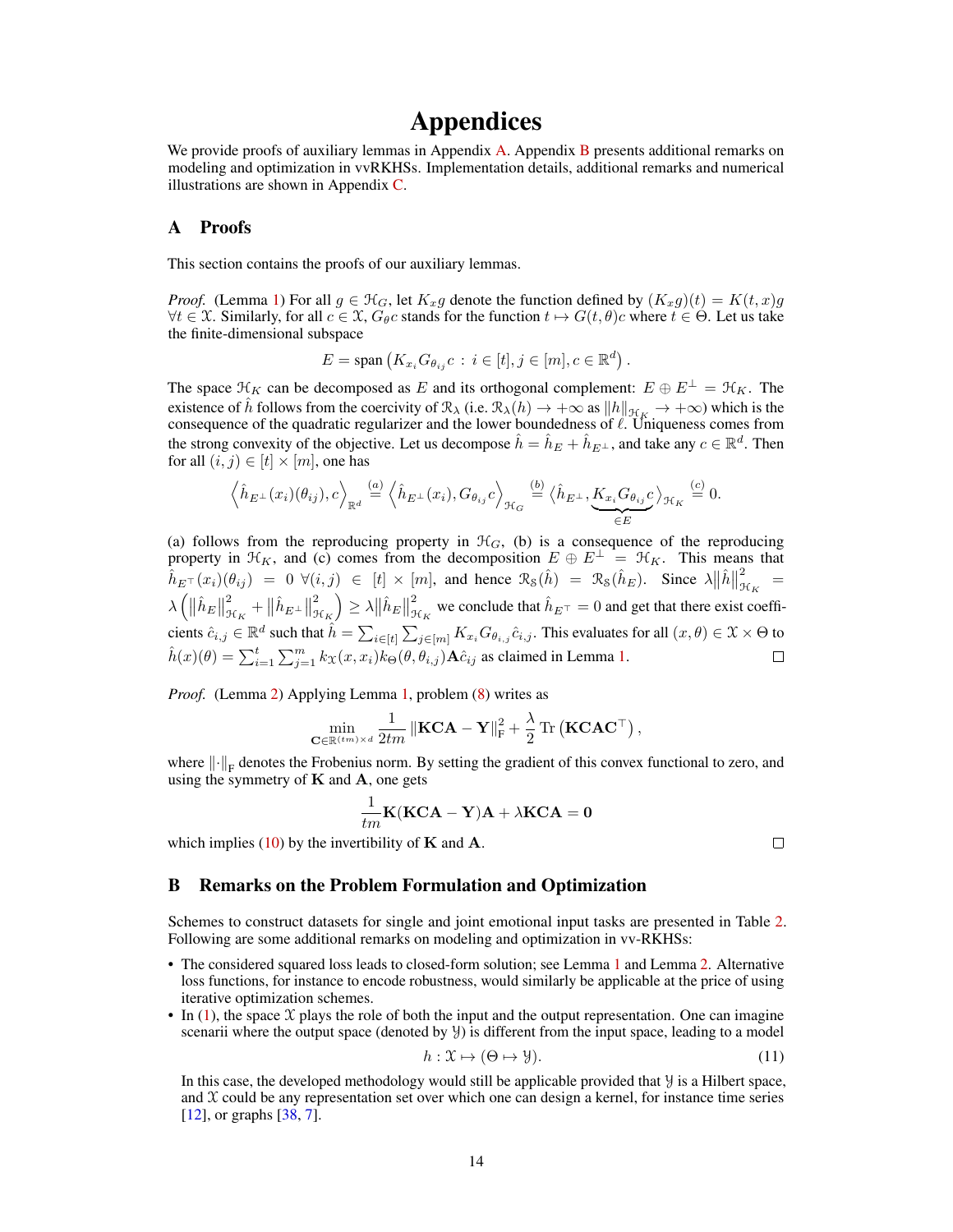<span id="page-14-1"></span>Table 2: Dataset generation corresponding to the single and joint emotional models.

<span id="page-14-3"></span>

| <b>Dataset:</b> Single Emotional Input                                                                             | <b>Dataset:</b> Joint Emotional Input                                                                                                     |  |
|--------------------------------------------------------------------------------------------------------------------|-------------------------------------------------------------------------------------------------------------------------------------------|--|
| init $:t := n$                                                                                                     | init $:t := nm$                                                                                                                           |  |
| for $i \in [t]$ do                                                                                                 | for $i \in [t]$ do                                                                                                                        |  |
| $x_i := z_i(\theta_0)$                                                                                             | Define $(l, k)$ such that                                                                                                                 |  |
| for $j \in [m]$ do                                                                                                 | $i = (l - 1)m + (k - 1)$ (Euclidean                                                                                                       |  |
|                                                                                                                    | division of i by $m$ )                                                                                                                    |  |
| $\begin{cases} \theta_{i,j} := \theta_{i,j}^{\text{out}} \\ y_{i,j} := z_i(\theta_{i,j}^{\text{out}}) \end{cases}$ | $x_i := z_l(\theta_{l,k}^{\text{out}})$                                                                                                   |  |
|                                                                                                                    | for $j \in [m]$ do                                                                                                                        |  |
| <b>return</b> $(x_i, (y_{i,j})_{i=1}^m)_{i=1}^t, (\theta_{i,j})_{i,j=1}^{t,m}$                                     | $\left\{ \begin{array}{ll} \theta_{i,j} := \theta_{l,j}^{\textrm{out}} \ y_{i,j} := z_l(\theta_{l,j}^{\textrm{out}}) \end{array} \right.$ |  |
|                                                                                                                    |                                                                                                                                           |  |
|                                                                                                                    | <b>return</b> $(x_i, (y_{i,j})_{i=1}^m)_{i=1}^t, (\theta_{i,j})_{i,j=1}^{t,m}$                                                            |  |

- Computational complexity: In case of  $A = I_d$ , the complexity of the closed-form solution is  $\mathcal{O}((\bar{t}m)^3)$ . If all the samples are observed at the same locations  $(\theta_{i,j})_{i,j\in[t]\times[n]}$ , i.e.  $\theta_{i,j} = \theta_{l,j}$ for  $\forall (i,l,j)\in[t]\times[t]\times[m],$  then the Gram matrix  $\bf{K}$  has a tensorial structure  $\bf{K}=\bf{K}_X\otimes \bf{K}_\Theta$ with  $\mathbf{K}_x = [k_x(x_i, x_j)]_{i,j \in [t]} \in \mathbb{R}^{t \times t}$  and  $\mathbf{K}_{\Theta} = [k_{\Theta}(\theta_{1,i}, \theta_{1,j})]_{i,j \in [m]} \in \mathbb{R}^{m \times m}$ . In this case, the computational complexity reduces to  $\mathcal{O}(t^3 + m^3)$ . If additional scaling is required one can leverage recent dedicated kernel ridge regression solvers [\[49,](#page-11-16) [40\]](#page-10-13). If A is not identity, then multiplying [\(10\)](#page-5-6) with  $A^{-1}$  gives  $K\tilde{C} + t m\lambda \hat{C} A^{-1} = YA^{-1}$  which is a Sylvester equation for which efficient custom solvers exist [\[17\]](#page-9-15).
- Regularization in vv-RKHS: Using the notations above, for any  $h \in \mathcal{H}_K$  parameterized by a matrix C, it holds that  $||h||_{\mathcal{H}_K}^2 = \text{Tr} \left( \mathbf{K} \mathbf{C} \mathbf{A} \mathbf{C}^\top \right)$ . Given two matrices  $\mathbf{A}_1, \mathbf{A}_2$  and associated vv-RKHSs  $\mathcal{H}_{K_1}$  and  $\mathcal{H}_{K_2}$ , if  $\mathbf{A}_1$  and  $\mathbf{A}_2$  are invertible then any function in  $\mathcal{H}_{K_1}$  parameterized by C also belongs to  $\mathcal{H}_{K_2}$  (and vice versa), within which it is parameterized by  $\mathbf{CA}_2^{-1}\mathbf{A}_1$ . This means that the two spaces contain the same functions, but their norms are different.

# <span id="page-14-2"></span>C Experiment Details and Additional Results

This section is arranged as follows:

- Section [C.1](#page-14-0) gives details about the two benchmark datasets KDEF and RaFD considered in our experiments.
- Section [C.2](#page-15-1) provides exact implementation details for the applied landmark and emotion representation pre-processing steps.
- Section [C.3](#page-15-2) shows the vITL joint model confusion matrix for emotion classification results.
- Section [C.4](#page-15-0) presents quantitative analysis of properties of vITL pertaining to the choice of A (in kernel  $G$ ) and the robustness w.r.t. partial observation.
- Section [C.5](#page-17-0) illustrates additional results for discrete and continuous generation capabilities of vITL. In particular, discrete generation results on RaFD and continuous generation in the radial direction are presented.

## <span id="page-14-0"></span>C.1 Details on the Used Benchmarks

We used the following two popular face datasets for evaluation.

- Karolinska Directed Emotional Faces (KDEF; [\[37\]](#page-10-7)): This dataset contains facial emotion pictures from 70 actors (35 females and 35 males) recorded over two sessions which give rise to a total of 140 samples per emotion. In addition to neutral, the captured facial emotions include afraid, angry, disgusted, happy, sad and surprised.
- Radboud Faces Database (RaFD; [\[34\]](#page-10-8)): This benchmark contains emotional pictures of 67 unique identities (including Caucasian males and females, Caucasian children, and Moroccan Dutch males). Each subject was trained to show the following expressions: anger, disgust, fear, happiness, sadness, surprise, contempt, and neutral according to the facial action coding system (FACS; [\[16\]](#page-9-16)).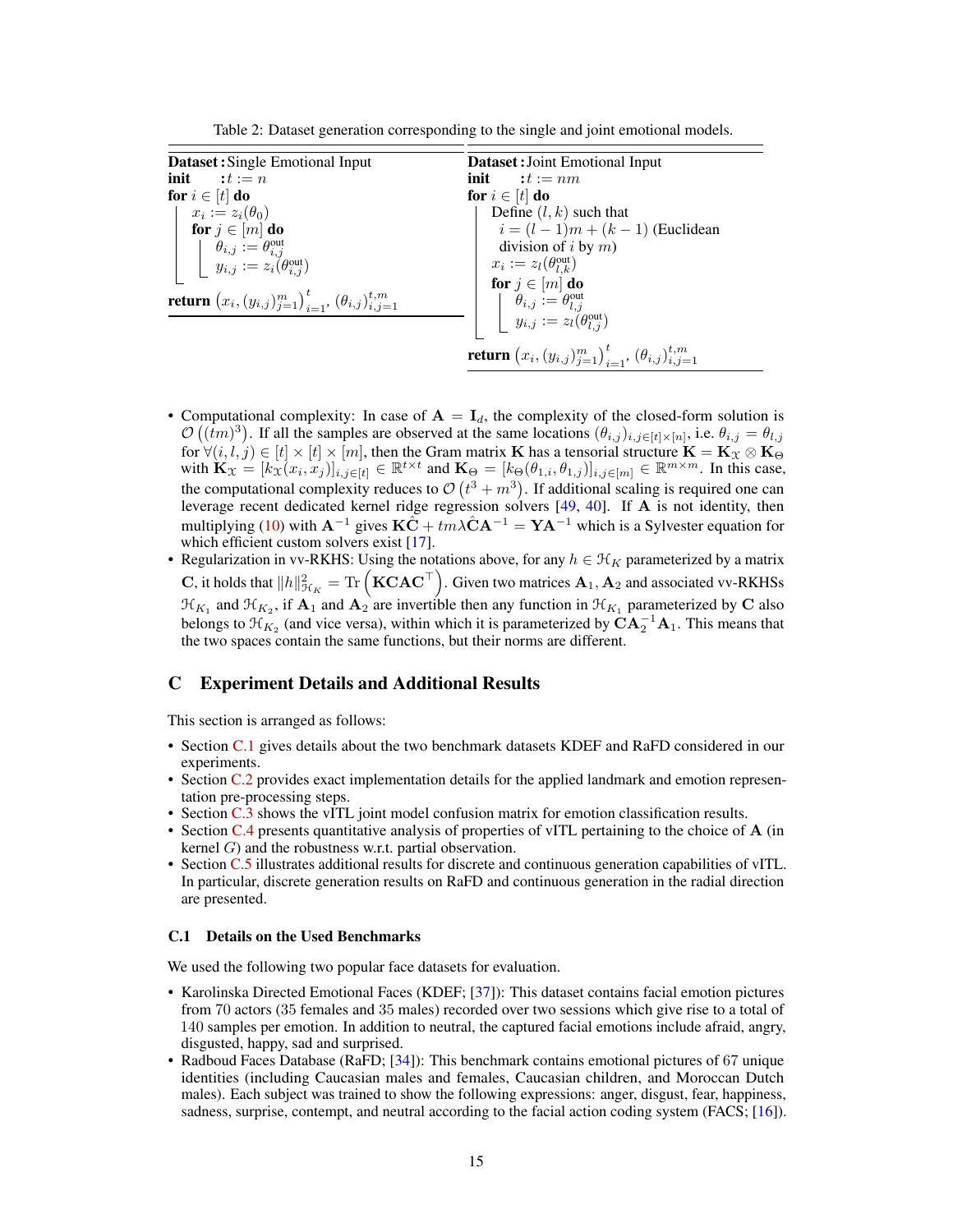### <span id="page-15-3"></span><span id="page-15-1"></span>C.2 Implementation Details

This section is dedicated to implementation details.

Landmark representation, pre-processing: We applied the following pre-processing steps to get landmark representations which form the input of the algorithms. To extract 68 landmark points for all facial images, we used the standard dlib library. The estimator is based on dlib's implementation of [\[32\]](#page-10-14), trained on the iBUG 300-W face landmark dataset. Each landmark is represented by its 2D location. The alignment of the faces was carried out by the Python library imutils. The method ensures that faces across all identities and emotions are vertical, centered and of similar sizes. In essence, this is implemented through an affine transformation computed after drawing a line segment between the estimated eye centers. Each image was resized to the size  $128 \times 128$ . The landmark points computed in the step above were transformed through the same affine transformation. These two preprocessing steps gave rise to the aligned, scaled and vectorized landmarks  $\mathbf{x} \in \mathbb{R}^{136=2\times 68}$ .

<span id="page-15-4"></span>Emotion representation: We represented emotion labels as points in the 2D valence-arousal (VA) space [\[50\]](#page-11-6). Particularly, we used a manually annotated part of the large-scale AffectNet database [\[44\]](#page-10-15). For all samples of a particular emotion in the AffectNet data, we computed the centroid (data mean) of the valence and arousal values. The resulting  $\ell_2$ -normalized 2D vectors constituted our emotion representation (see Fig. [5\)](#page-15-4). The normalization is akin to assuming that the modeled emotions are of the same intensity. In our experiments, the emotion 'neutral' was represented by the origin. Such an emotion embedding allowed us to take into account prior knowledge about the angular proximity of emotions in the VA space, while keeping the representation simple and interpretable for post-hoc manipulations.



Figure 5: Extracted  $\ell_2$ -normalized valence-arousal centroids for each emotion from the manually annotated train set of the AffectNet database.

## <span id="page-15-2"></span>C.3 Quantitative Results: Confusion Matrix for Emotion Classification

To provide further insight into the classification performance we also show the confusion matrices for the joint vITL model on a particular split of KDEF and RaFD datasets in Fig. [6.](#page-16-0) For both the datasets, the classes 'happy' and 'surprised' are easiest to detect. Some confusions arise between the classes 'neutral' vs 'sad' and 'fearful' vs 'surprised'.

#### <span id="page-15-0"></span>C.4 Additional Properties of vITL

This section is dedicated to the effect of the choice of  $A$  (in kernel G) and to the robustness of vITL w.r.t. partial observation.

**Influence of A in the matrix-valued kernel**  $G$ : Here, we illustrate the effect of matrix  $\mathbf{A}$  (see [\(6\)](#page-4-4)) on the vITL estimator and show that a good choice of  $A$  can lead to lower dimensional models, while preserving the quality of the prediction. The choice of  $A$  is built on the knowledge that the empirical covariance matrices of the output training data contains structural information that can be exploited with vv-RKHS [\[30\]](#page-10-16). In order to investigate this possibility, we performed the singular value decomposition of  $Y^{\top}Y$  which gives the eigenvectors collected in matrix  $V \in \mathbb{R}^{d \times d}$ . For a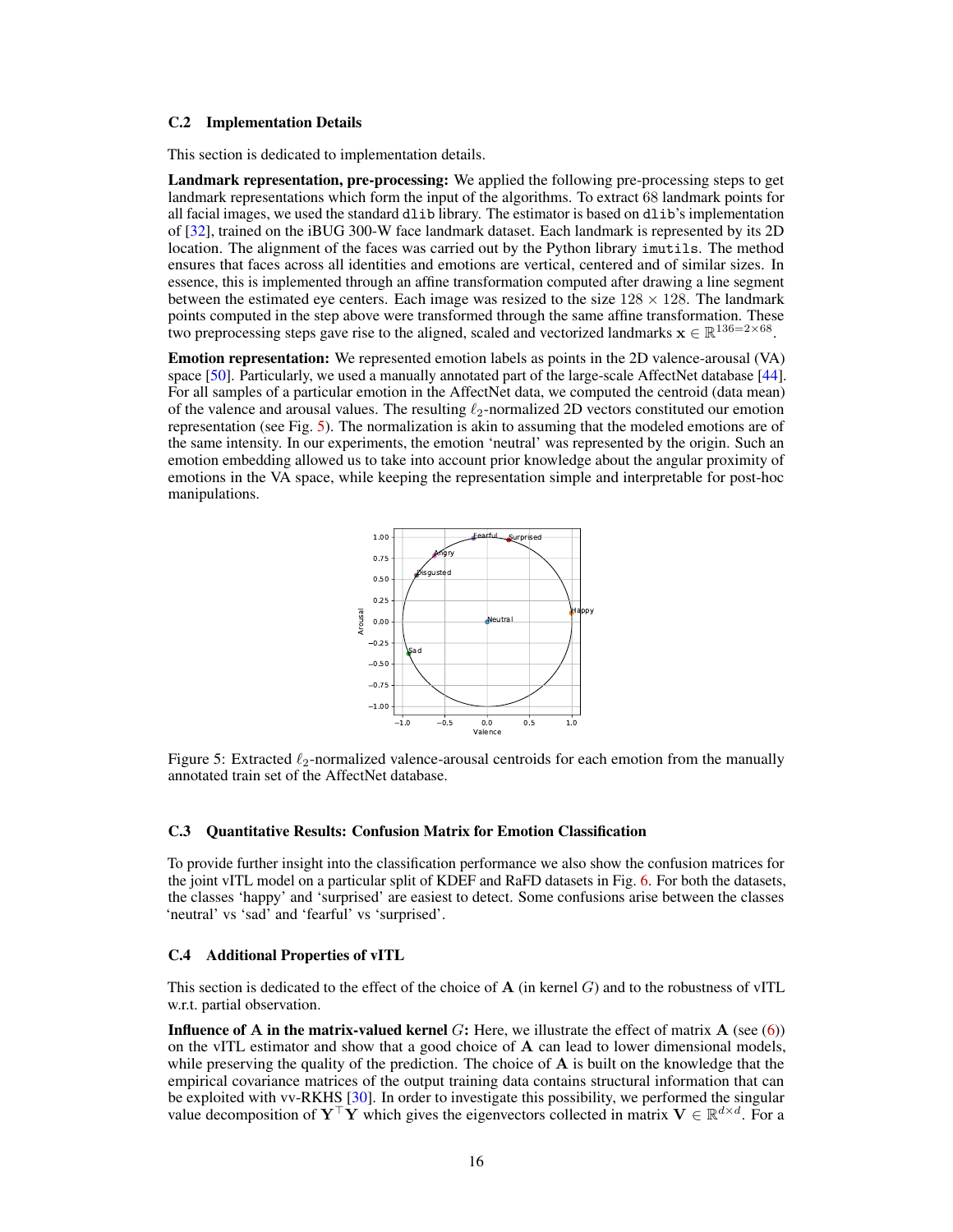<span id="page-16-0"></span>

<span id="page-16-1"></span>Figure 6: Confusion matrices for classification accuracy of vITL joint model. Left: dataset KDEF. Right: dataset RaFD. The y axis represents the true labels, the x axis stands for the predicted labels. More diagonal is better.



Figure 7: Test MSE (mean  $\pm$  std) as a function of the rank of the matrix **A**. Smaller MSE is better.

fixed rank  $r \leq d$ , define  $\mathbf{J}_r = \text{diag}(1, \cdots, 1)$  $\overline{r}$  $, 0, \cdots, 0$  $\sum_{d-r}$ ), set  $\mathbf{A} = \mathbf{V} \mathbf{J}_r \mathbf{V}^\top$  and train a vITL system

with the resulting A. While in this case A is no longer invertible, each coefficient  $\hat{c}_{i,j}$  from Lemma [1](#page-5-4) belongs to the *r*-dimensional subspace of  $\mathbb{R}^d$  generated by the eigenvectors associated to the *r* largest eigenvalues of  $Y^{\top}Y$ . This makes a reparameterization possible and leads to a decrease in the size of the model, going from  $t \times m \times d$  parameters to  $t \times m \times r$ . We tested this idea in the joint emotional input setting, and report in Fig. [7](#page-16-1) the resulting test MSE performance (mean  $\pm$  standard deviation) obtained from 10 different splits, and empirically observe that  $r = 20$  suffices to preserve the optimal performances of the model.

Learning under a partial observation regime: To assess the robustness of vITL w.r.t. missing data, we considered the joint emotional setting, and a random mask  $(\eta_{i,j})_{i \in [n], j \in [m]} \in \{0,1\}^{n \times m}$ ; a sample  $z_i(\theta_{i,j})$  was used for learning only when  $\eta_{i,j} = 1$ . Thus, the percentage of missing data was  $p := \frac{1}{nm} \sum_{i,j \in [n] \times [m]} \eta_{i,j}$ . The experiment was repeated for 10 splits of the dataset, and on each split we averaged the results using 4 different random masks  $(\eta_{i,j})_{i \in [n], j \in [m]}$ . The resulting test MSE of the predictor as a function of  $p$  is summarized in Fig. [8.](#page-17-1) As it can be seen, the vITL approach is quite stable in the presence of missing data on both datasets.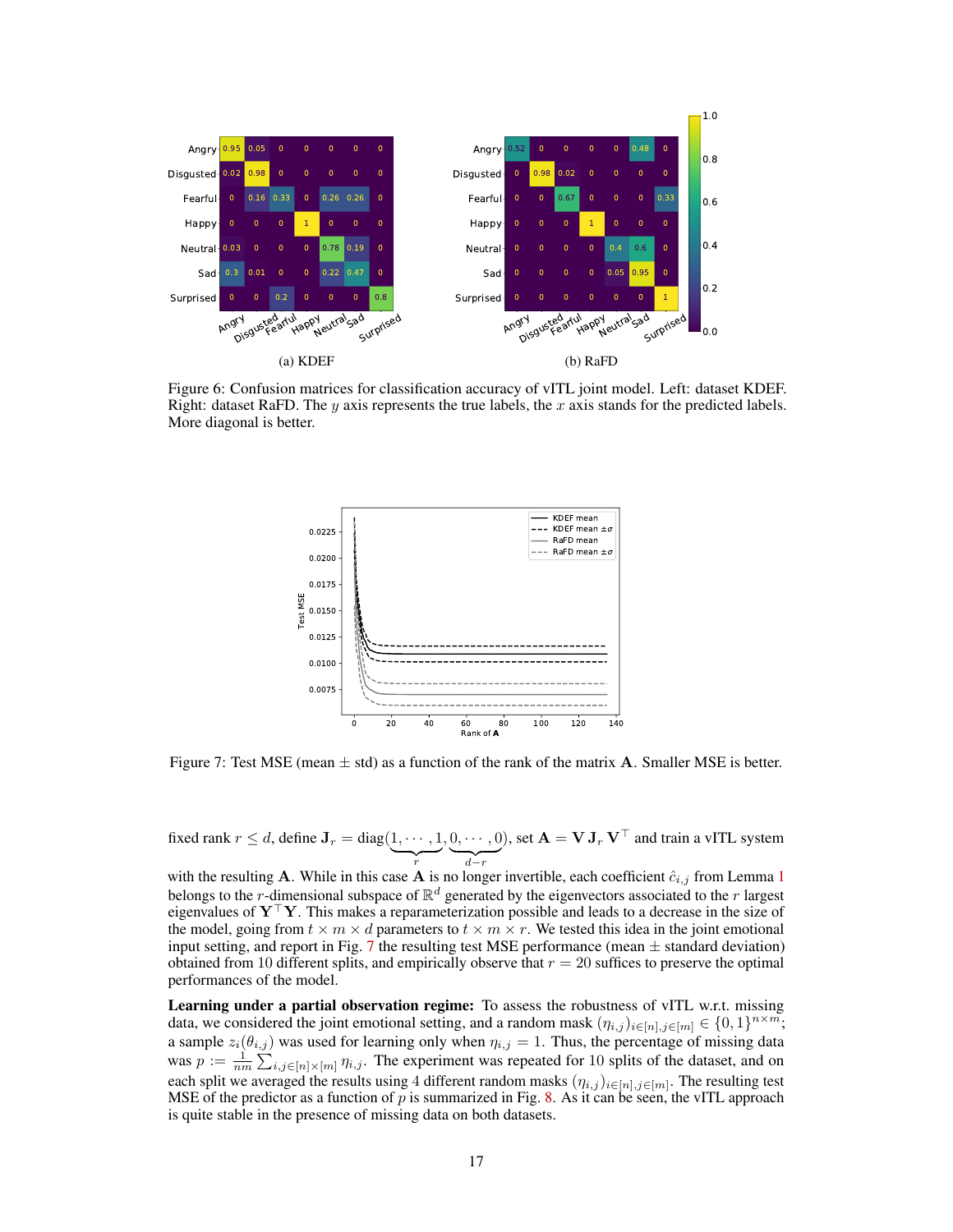<span id="page-17-1"></span>

Figure 8: Logarithm of the test MSE (min-mean-max) as a function of the percentage of missing data. Solid line: mean; dashed line: min-max. Smaller MSE is better.

## <span id="page-17-0"></span>C.5 Additional Qualitative Results

In this section additional quantitative results are shown.

<span id="page-17-2"></span>Discrete generation: For discrete expression synthesis results on the RaFD benchmarks, see Fig. [9.](#page-17-2)



Figure 9: Discrete expression synthesis results on the RaFD dataset with ground-truth neutral landmarks as input.

Continuous generation: Starting from neutral emotion, continuous generation in the radial direction is illustrated in Fig. [10.](#page-18-0) The landmarks vary smoothly and conform to the expected intensity variation in each emotion on increasing the radius of the vector in VA space.